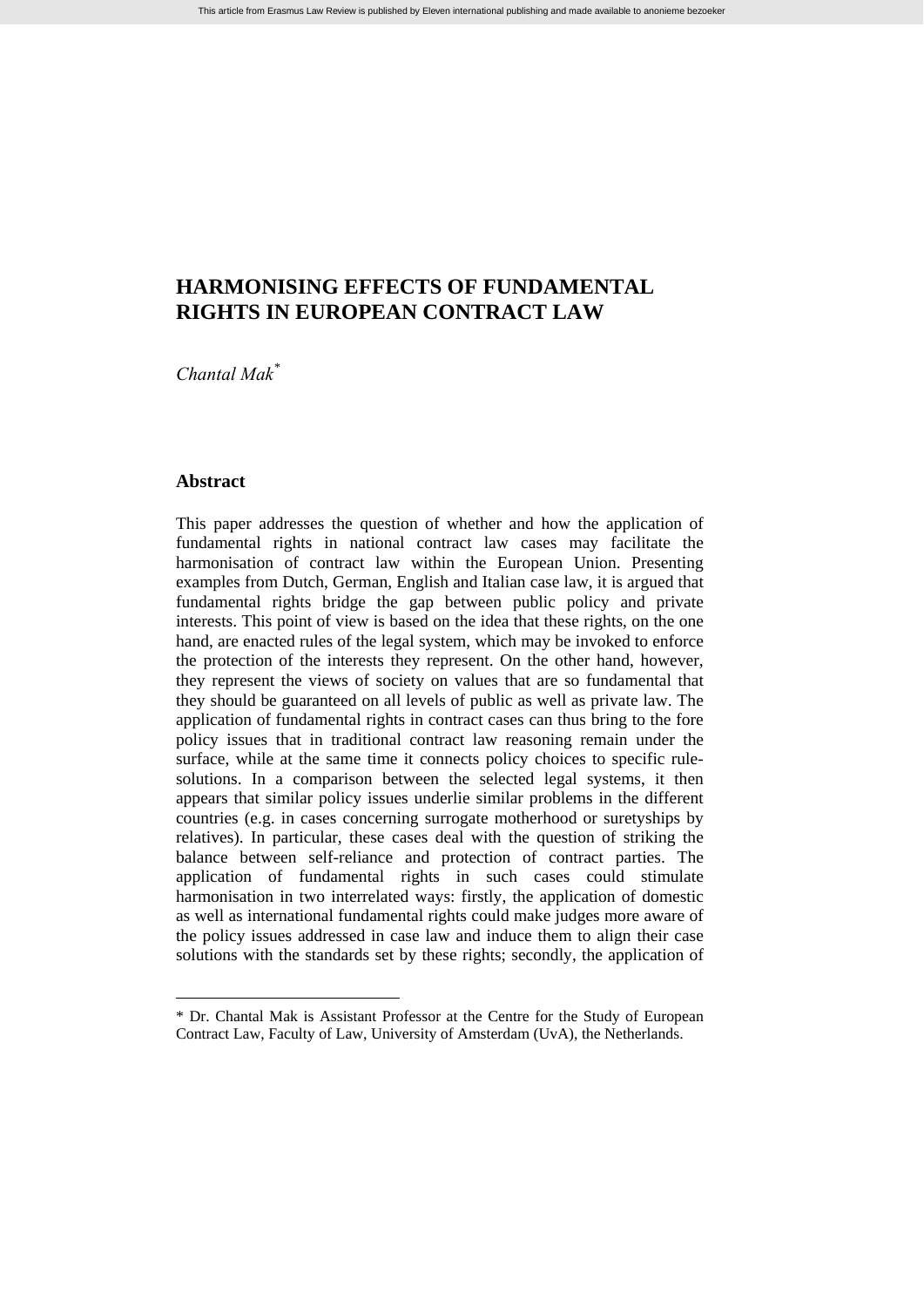fundamental rights could have a harmonising effect insofar as these rights direct the national courts to certain case solutions in contract law.

# **1 Introduction**

The case law of several of the higher national courts in Europe demonstrates a tendency to guarantee the compliance of provisions of contract law with fundamental rights.<sup>[1](#page-1-0)</sup> At the same time, proposals for a Common Frame of Reference (CFR) for contract law on the level of the European Union  $(EU)^2$  $(EU)^2$ also explicitly require the provisions of this CFR to be read in the light of fundamental rights<sup>[3](#page-1-2)</sup> and to establish the nullity of a contract to the extent that it infringes a fundamental right.<sup>[4](#page-1-3)</sup> These developments raise the question of whether and how the application of fundamental rights in national contract laws may affect and possibly facilitate the harmonisation of contract law within the EU.

'Fundamental rights' in this context refer to all rights and freedoms that are safeguarded by national constitutions or international human rights documents. Since these rights in principle protect citizens against the state, it is not self-evident that they apply equally to interprivate relationships. In fact, national legal systems have developed different manners of giving effect to fundamental rights in contract law. Usually, the legislature is obliged to take these rights into account when drafting legislation, also in the field of private law (e.g. freedom of profession affects the regulation of noncompetition clauses; the rights of the child affect the regulation of surrogate

<span id="page-1-0"></span><sup>&</sup>lt;sup>1</sup> See also C. Mak, *Fundamental Rights in European Contract Law. A Comparison of the Impact of Fundamental Rights on Contractual Relationships in Germany, the Netherlands, Italy and England* (thesis UvA, Amsterdam). Compare A. Colombi Ciacchi, 'The Constitutionalization of European Contract Law. Judicial Convergence and Social Justice' (2006) 2 *European Review of Contract Law* 167. 2

<span id="page-1-1"></span> $2^2$  The development of a CFR was first proposed by the European Commission in its Action Plan on 'A More Coherent European Contract Law' of 2003, COM (2003) 68 final. Expectations are that the Commission will adopt the final version of the CFR in 2009; see Communication 'European Contract Law and the Revision of the Acquis: The Way Forward' of 2004, COM (2004) 651 final, 13.

<span id="page-1-2"></span><sup>3</sup> Article I.-1:102(2) provides that the CFR 'is to be read in the light of any applicable instruments guaranteeing human rights and fundamental freedoms and any applicable constitutional laws'.

<span id="page-1-3"></span><sup>4</sup> Article II.-7:301, recalling article 15:101 of the Lando Principles, stipulates: 'A contract is void to the extent that it infringes a principle recognised as fundamental in the laws of the Member States of the European Union; and nullity is required to give effect to that principle.'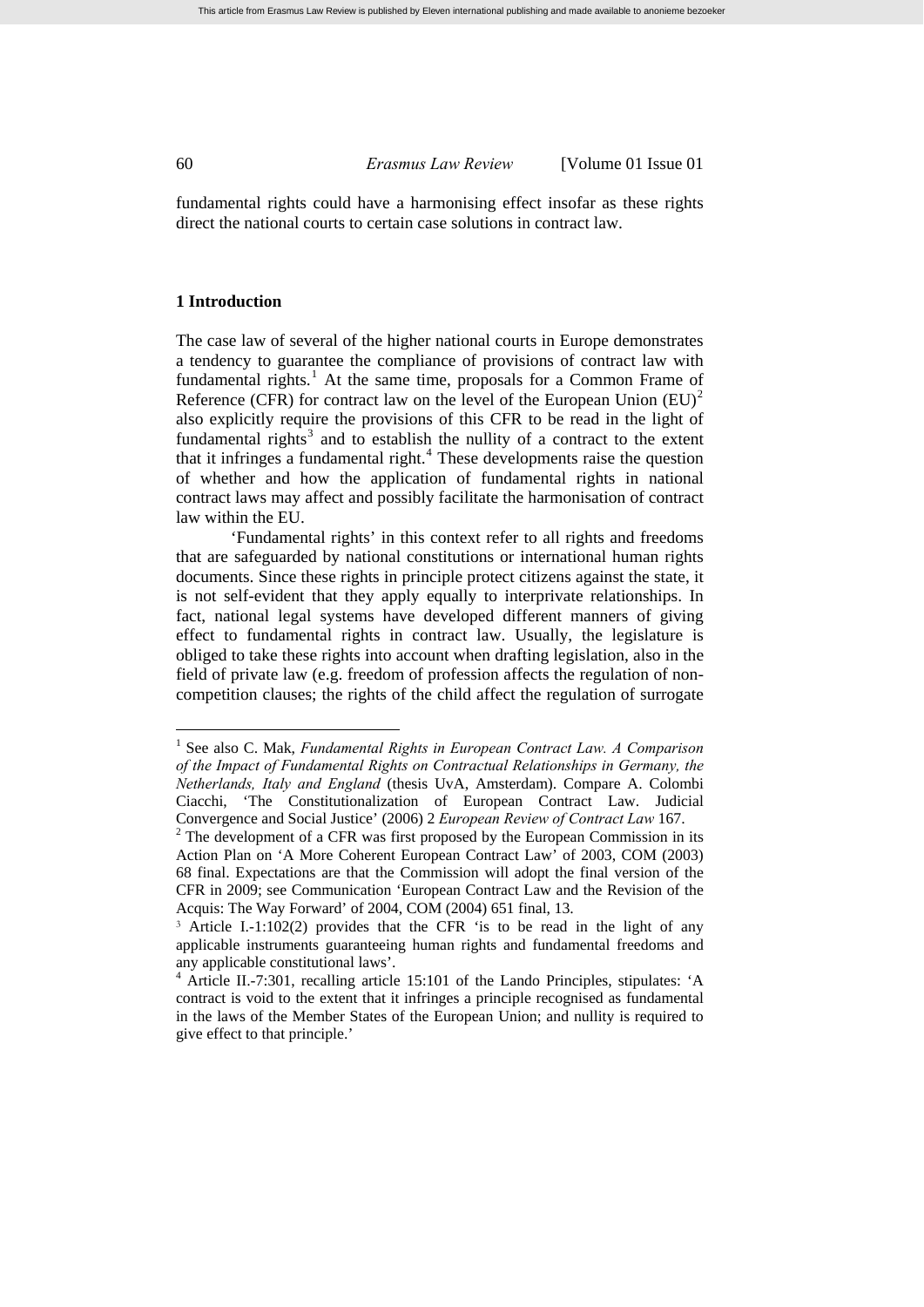motherhood).<sup>[5](#page-2-0)</sup> As for the judiciary, sometimes it is held that it has to give effect to fundamental rights in contractual relationships in the same way as is done in state/citizen relationships (direct effect), while at other times it is said that judges can and should not do more than take inspiration from fundamental rights when interpreting the rules of contract law (indirect effect).<sup>[6](#page-2-1)</sup> If it is accepted that fundamental rights have at least some influence on the development of national contract laws in Europe, the question arises as to what extent their application leads to similar results for similar cases in different legal systems. In other words, do fundamental rights represent a 'common core' of European principles and values that could further the harmonisation of the contract laws of EU member states?

In this paper, it will be argued that the nature of fundamental rights and their position on the borderline between *ordre public*<sup>[7](#page-2-2)</sup> and private interests enables them to connect to the policy questions underlying contractual disputes. In particular, they may affect the balance that is struck between self-reliance and the protection of weaker parties in contract law. In order to obtain a more specific idea with regard to this phenomenon, a brief sketch of the approaches taken in the case law of several EU member states (England,<sup>[8](#page-2-3)</sup> Germany, Italy and the Netherlands) will first be made (section 2). The manner in which fundamental rights affect contract law cases will then be further analysed, focusing on their mediation between policy and law (section 3). It will be submitted that through the intermediary role of

<span id="page-2-0"></span><sup>5</sup> See for Germany, *BVerfG* 15 January 1958, *BVerfGE* 7, 198 (*Lüth*); for Italy, articles 134-137 *Costituzione*, which regulate the Constitutional Court's review of laws; for England, section 19 HRA 1998. In the Netherlands, the fact that Parliament has to consider the constitutionality of legislation during the drafting process is one of the reasons judicial review of legislation is prohibited (article 120 *Grondwet*).

<span id="page-2-1"></span><sup>6</sup> On the distinction between direct and indirect effects, see, for instance, O. Cherednychenko, 'Constitutional Human Rights and Private Law', in D. Friedmann & D. Barak-Erez (eds.), *Human Rights in Private Law* (Oxford/Portland Oregon: Hart Publishing 2001), 13.

<span id="page-2-2"></span><sup>&</sup>lt;sup>7</sup> *Ordre public* is considered here in a broad sense, referring to standards of morality and the general interest, which govern the question of validity of contracts. Compare § 138 of the German *Bürgerliches Gesetzbuch* (*BGB*), on which Palandt/Heinrichs, BGB, 64. Aufl, 2005, § 138, n. 3; article 1343 of the Italian *Codice civile* (*c.c.*), on which G. Alpa, *Manuale di diritto privato*, 4<sup>th</sup> de. (Padova: Cedam 2005), 134-135; article 3:40 of the Dutch *Burgerlijk Wetboek* (*BW*), on which A.S. Hartkamp, *Mr. C. Asser's Handleiding tot de beoefening van het Nederlands burgerlijkrecht. 4. Verbintenissenrecht. Deel II. Algemene leer der overeenkomsten* (Deventer: Kluwer 2005), (4-II), no. 243; and the concept of illegality used in English common law, on which E. McKendrick, *Contract Law. Text, Cases and Materials* (Oxford: Oxford University Press 2003), 805-811.

<span id="page-2-3"></span><sup>8</sup> All subsequent references to 'England' will naturally mean the law in force in England and Wales.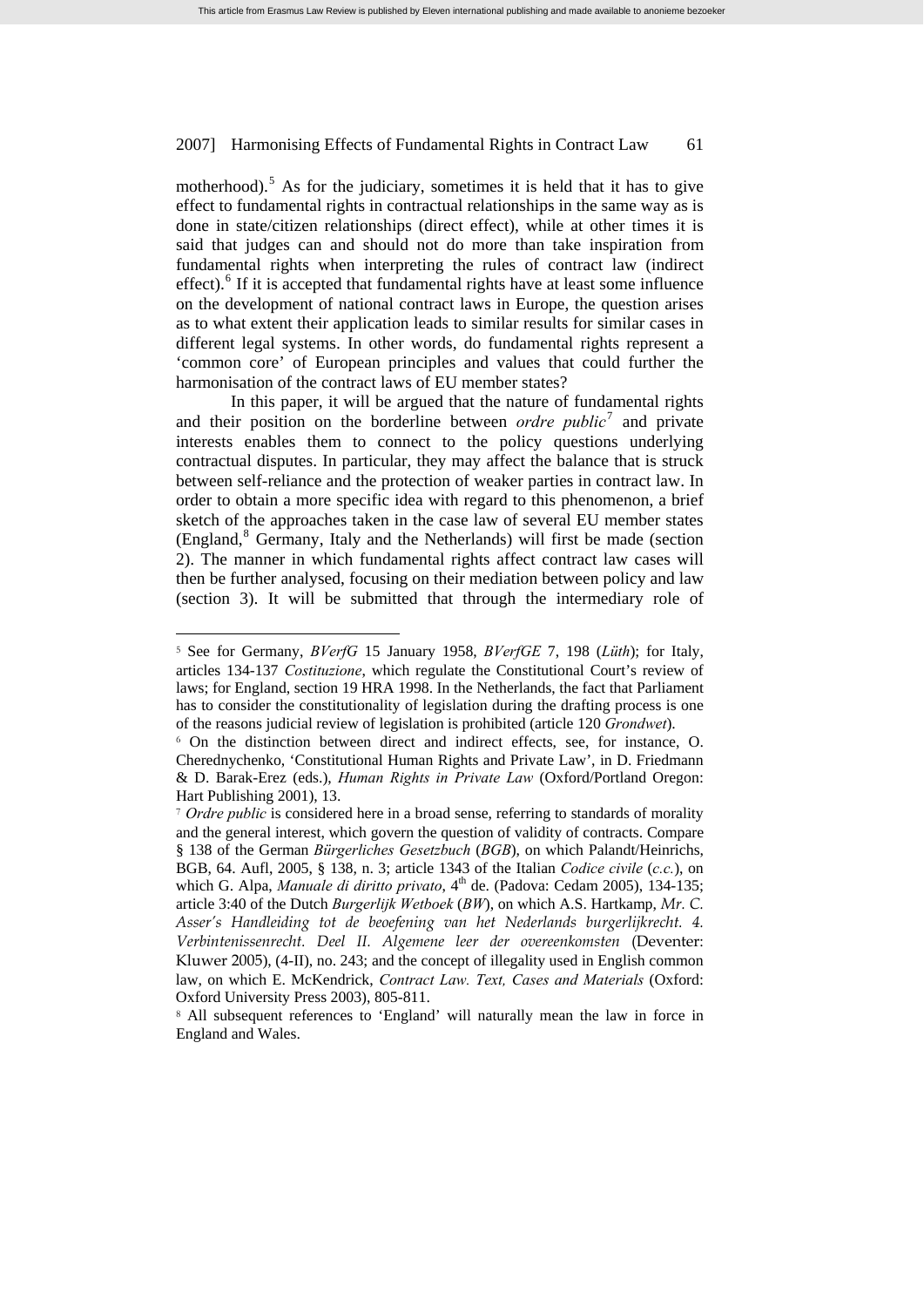fundamental rights it is possible to trace shifting policy choices in the contract laws of the various EU legal systems selected for this analysis. Moreover, this application of fundamental rights in contract cases can have certain harmonising effects within European contract law (section 4). A plea will be made for the judiciary to become more aware of this means of nonlegislative harmonisation and thus for serving the adequate protection of fundamental values in national contract laws (section 5).

## **2 The rise of fundamental rights in European contract law**

The success of fundamental rights application in European contract law adjudication can be partly explained in the light of the strong general emphasis on entrenchment of these rights in the aftermath of the Second World War. In the early post-war years initiatives were taken to establish a legal framework that provided sufficient protection against a reoccurrence of the atrocities that had taken place during wartime. On the international level, several important human rights documents were introduced, such as the Universal Declaration of Human Rights (1948), the European Convention for the Protection of Human Rights and Fundamental Freedoms (ECvHR, 1950), the European Social Charter (1961), the International Covenant on Civil and Political Rights (ICCPR, 1966) and the International Covenant on Economic, Social and Cultural Rights (ICESCR, 1966). Moreover, on the national level a number of fundamental rights were strongly entrenched by the documents constituting the Federal Republic of Germany (the *Grundgesetz* (GG) of 1949), the Republic of Italy (the *Costituzione* of 1948) and the Fifth French Republic (the *Constitution* of 1[9](#page-3-0)58,<sup>9</sup> which referred to the Preamble to the 'social' *Constitution* of the Fourth French Republic that was founded in 1946). It did not take long for the question to arise as to whether these international and constitutional rights, written for the protection of the citizen against the state, could also affect relations between citizens, in which equally serious infringements of fundamental rights were considered to have taken place.

On the basis of a comparison of several Western European legal systems, a distinction may now be made between several ways in which fundamental rights argumentation has been integrated into the solution of contract law cases. The states whose legal systems are taken into account are: Germany, because of the paramount role it plays in this area and its influence on other legal systems; Italy, because of its extensive catalogue of constitutionally protected fundamental rights and the strong impact of these

<span id="page-3-0"></span><sup>9</sup> Only with the Constitution of the Fifth French Republic was constitutional standing given to the *Déclaration des droits de l'homme et du citoyen* of 1789.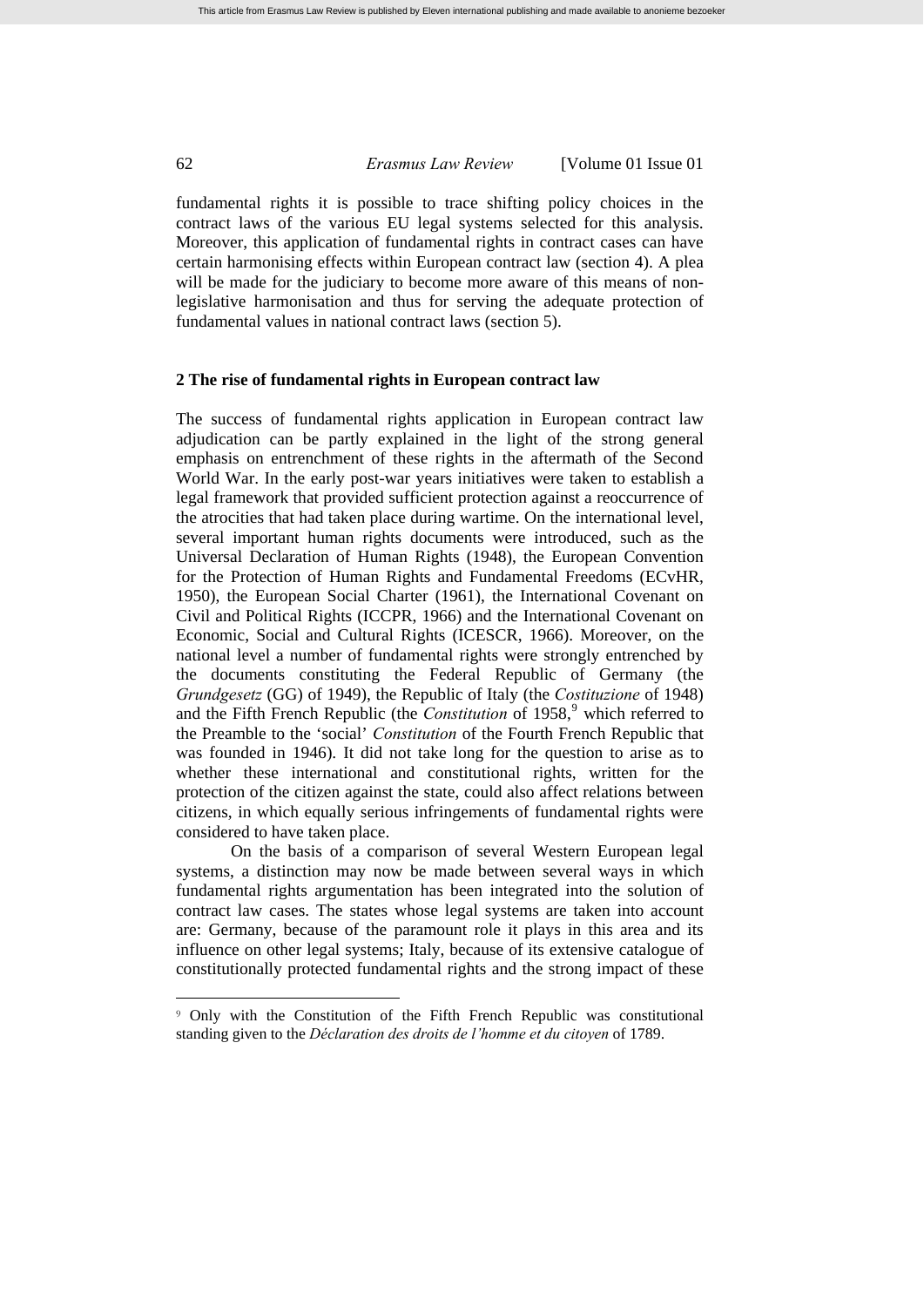rights in various fields of private law; the Netherlands, because of developments in case law, the relatively young recodification of contract law in the Dutch Civil Code of 1992, and the active participation of Dutch legal academics in the debate on European contract law; and England, because of its common law approach and the developments in case law and legal literature following the enactment of the Human Rights Act 1998 (HRA). Generalising to a certain extent, the approaches taken may be characterised as shown in the following sections.

### **2.1 Germany: centralised systematic approach**

In Germany, the driving force behind the judicial development of the application of fundamental rights in private law is the German Federal Constitutional Court, the *Bundesverfassungsgericht*. The court has developed a steady line of case law affirming the impact of these rights on private law, beginning with its famous *Lüth* decision of 1958<sup>[10](#page-4-0)</sup> and continuing with several high-profile judgments in contract cases such as *Handelsvertreter* (1991)<sup>[11](#page-4-1)</sup> and *Bürgschaft* (1993)<sup>[12](#page-4-2)</sup> and, recently, two cases on life insurance contracts (2005).[13](#page-4-3) The *Bundesverfassungsgericht* has elaborated its view on the manner in which fundamental rights should be applied in a systematic way, committing itself to the theory of indirect influence of fundamental rights through the general clauses of private law, rather than proclaiming the direct applicability of these rights in cases between private parties.<sup>[14](#page-4-4)</sup> The German approach may thus be characterised as 'centralised', insofar as the Constitutional Court has a pivotal role in determining the relationship between fundamental rights and contract law, and 'systematic', in the sense that a general approach is promoted for the entire field of contract law, and even private law.<sup>[15](#page-4-5)</sup>

<span id="page-4-0"></span><sup>10</sup> *BVerfG* 15 January 1958, *BVerfGE* 7, 198 (*Lüth*).

<span id="page-4-1"></span><sup>11</sup> *BVerfG* 7 January 1990, *BVerfGE* 81, 242 (*Handelsvertreter*).

<span id="page-4-2"></span><sup>12</sup> *BVerfG* 19 October 1993, *BVerfGE* 89, 214 (*Bürgschaft*).

<span id="page-4-3"></span><sup>13</sup> *BVerfG* 26 July 2005, *NJW* 2005, 2363 and 2376.

<span id="page-4-4"></span><sup>14</sup> *BVerfGE* 7, 198 (*Lüth*), 205-206.

<span id="page-4-5"></span><sup>15</sup> Although the *Bundesarbeitsgericht*, the German Federal Labour Court, has applied fundamental rights in a more direct manner for a considerable time, and has never explicitly turned away from this approach, its current manner of addressing the compliance of labour contracts with fundamental rights is more indirect. C. Starck, 'Human Rights and Private Law in German Constitutional Development and in the Jurisdiction of the Federal Constitutional Court', in Friedmann and Barak-Erez (eds.), above n. 6, at 99, where the author aserts: 'The court first reviews the legal issues on the basis of private law and then, in a second step, considers whether the solution it has reached is consistent with the value system expressed by the basic rights.'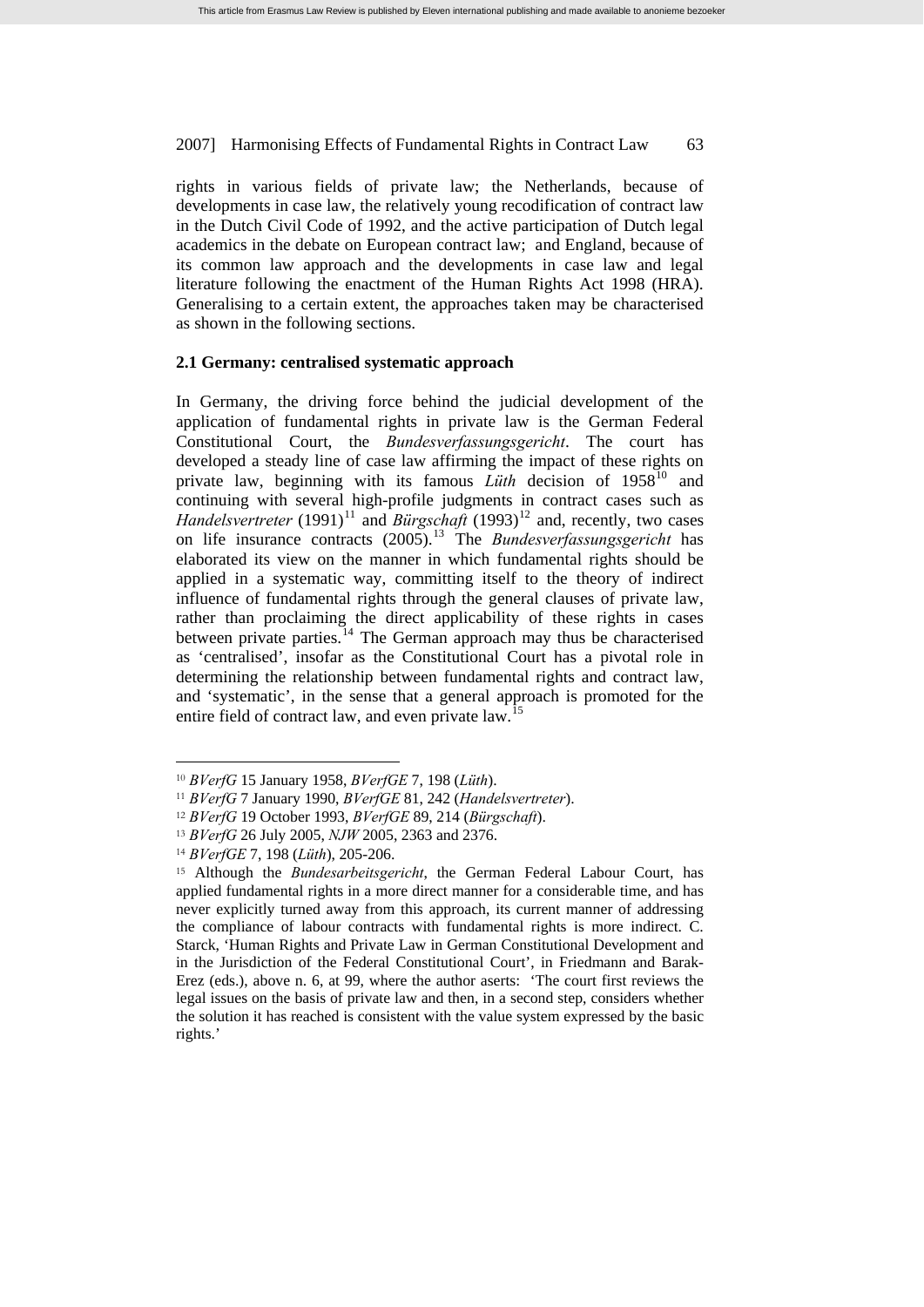$\overline{a}$ 

### 64 *Erasmus Law Review* [Volume 01 Issue 01

### **2.2 Italy: centralised problem-specific approach**

The Italian Constitutional Court (*Corte costituzionale*) and Supreme Court (*Corte di Cassazione*), after a tentative start,<sup>[16](#page-5-0)</sup> have also established a steady practice of reading provisions of private law in the light of constitutionally protected rights. In Germany, the influence of the Constitutional Court is a more indirect one, given that the *Corte costituzionale* does not handle individual complaints of unconstitutionality, but adjudicates the compliance of laws with the Constitution in cases that are referred to it by the civil courts. Nevertheless, its judgments have also had an impact on certain areas of private law: for instance, on the recognition of non-pecuniary damages.<sup>[17](#page-5-1)</sup> The court has developed a method of reading specific provisions of law, mostly general clauses, in the light of constitutionally protected rights.<sup>[18](#page-5-2)</sup> In contract law, the Italian Supreme Court has applied this method to the general clause of 'good faith', determining that the principle of solidarity, safeguarded by article 2 of the *Costituzione*,<sup>[19](#page-5-3)</sup> requires the civil courts to make sure that contract parties have been able to contribute substantively to the content of their contract.<sup>[20](#page-5-4)</sup> Furthermore, also on the basis of article 2 of the Italian Constitution, the *Corte di Cassazione* has established an *ex officio* power of the civil court to reduce manifestly excessive contractual penalties.[21](#page-5-5) The Italian approach may thus be called 'centralised', because the highest courts have determined in what manner fundamental rights can affect the application of civil code provisions. However, a general theory of

<span id="page-5-0"></span><sup>16</sup> Early cases go back to the 1950s: for instance, *Cass. civ.* 10 August 1953, *Giust. civ.* 1953, 2687. The impact of fundamental rights, however, seems to have expanded mostly from the 1970s and 1980s onwards. Compare F.D. Busnelli, 'Diritti umani e civiltà giuridica. Riflessioni di un civilista' (1991) 12 *Rassegna di diritto civile*, 243; M.L. Chiarella, 'La tutela dei diritti fondamentali nei rapporti interprivati: elaborazioni teoriche e stato dell'arte', in G. Comandé (ed.), *Diritto privato europeo e diritti fondamentali* (Torino: G. Giappichelli Editore 2004), 39.

<span id="page-5-1"></span><sup>17</sup> *Corte cost.* 14 July 1986, n. 184 and *Corte cost.* 11 July 2003, n. 233. The latter judgment affirms the Italian Supreme Court's decisions *Cass. civ.* 31 May 2003, n. 8827 and 8828, *Foro it*. 2003, I, 2273. See also A. Colombi Ciacchi, above n. 1.

<span id="page-5-2"></span><sup>18</sup> The '*combinato disposto*'; S. Morelli, 'L'applicazione diretta della Costituzione nei rapporti interindividuali' (1996) 46 *Giustizia civile* 1996, 539.

<span id="page-5-3"></span><sup>19</sup> Article 2 *Cost.*: 'La Repubblica riconosce e garantisce i diritti inviolabili dell'uomo, sia come singolo sia nelle formazioni sociali ove si svolge la sua personalità, e richiede l'adempimento dei doveri inderogabili di solidarietà politica, economica e sociale.'

<span id="page-5-4"></span><sup>20</sup> *Cass. civ.* 20 April 1994, n. 3775, 44 *Giustizia civile* 1994, 2159.

<span id="page-5-5"></span><sup>21</sup> *Cass. civ.* 24 September 1999, n. 10511, *Foro it.* 2000, I, 1929; *Cass. civ.*, joint divisions, 13 September 2005, n. 18128, *Foro it.* 2005, I, 2985; *Cass. civ.* 28 September 2006, n. 21066.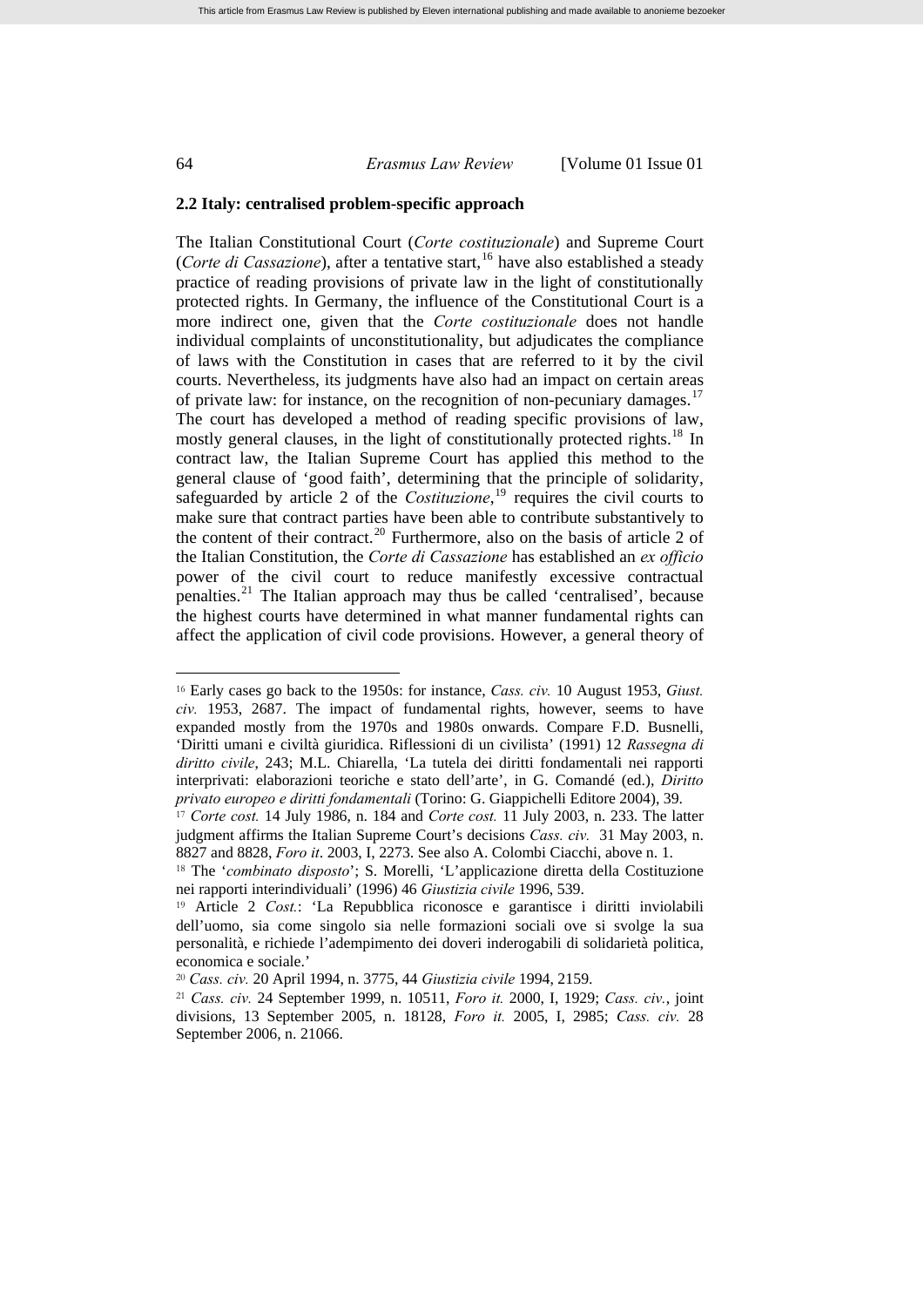giving effect to fundamental rights does not appear to have been adopted; the approach is a case-by-case, or 'problem-specific' one.

### **2.3 The Netherlands: fragmented approach**

In the Netherlands, possibly because of less dramatic post-war constitutional changes and the prohibition of judicial review of laws (article 120 of the Dutch Constitution), effects of fundamental rights have been more fragmented than in Germany and Italy. Nevertheless, Dutch courts increasingly often handle argumentation based on national as well as European fundamental rights when dealing with cases on, for example, implied contractual duties in doctor/patient relationships, $^{22}$  $^{22}$  $^{22}$  contractual non-competition clauses<sup>[23](#page-6-1)</sup> and questions of parental authority in surrogate motherhood cases.<sup>[24](#page-6-2)</sup> Although the Dutch Supreme Court, the *Hoge Raad*, has dealt with questions of limitation of fundamental rights through general clauses of private law<sup>[25](#page-6-3)</sup> in several cases, it has not formulated a general view on the manner in which fundamental rights have to be given effect in private law.<sup>[26](#page-6-4)</sup> Case law of the Dutch civil courts thus shows a somewhat fragmented picture: no explicit choice is made for giving direct or indirect effect to fundamental rights, but the approach taken seems to be determined for each case separately. Nevertheless, the prevailing tendency seems to be towards a more indirect interaction of fundamental rights with general clauses, as in Germany (*Wechselwirkung*).

### **2.4 England: in search of an approach**

 $\overline{a}$ 

English judges, finally, still seem to be in search of an approach to the application of fundamental rights in private law cases. The coming into force

<span id="page-6-0"></span><sup>22</sup> HR 12 December 2003, *Nederlandse Jurisprudentie* (NJ) 2004, 117 (hiv-test II; dentist).

<span id="page-6-1"></span> $23$  HR 1 July 1997, NJ 1997, 685 (Kolkman/Cornelisse). On this topic, see also F.B.J. Grapperhaus, *Werknemersconcurrentie. Beperkingen aan concurrerende activiteiten van de ex-werknemer ten opzichte van zijn voormalig werkgever* (Deventer: Kluwer 1995).

<span id="page-6-2"></span><sup>24</sup> For instance: *Hof Amsterdam* 19 February 1998, *NJkort* 1998, 32; *Rb. Rotterdam* 23 March 1998, *NJkort* 1998, 33; *Hof 's-Gravenhage* 21 August 1998, NJ 1998, 865; *Hof Leeuwarden* 6 October 2004, LJN: AR3391, www.rechtspraak.nl (consulted on 17 November 2006); Rb. Utrecht 26 October 2005, LJN: AU4934, www.rechtspraak.nl (consulted on 17 November 2006).

<span id="page-6-3"></span><sup>&</sup>lt;sup>25</sup> HR 18 June 1993, NJ 1994, 347 (Aids-test; hiv-test I); and HR 12 December 2003, NJ 2004, 117 (hiv-test II; dentist).

<span id="page-6-4"></span><sup>26</sup> A possible exception is the *Valkenhorst* case, HR 15 April 1994, NJ 1994, 608 (Valkenhorst), in which the Hoge Raad acknowledged a general personality right, inspired by the German allgemeines Persönlichkeitsrecht.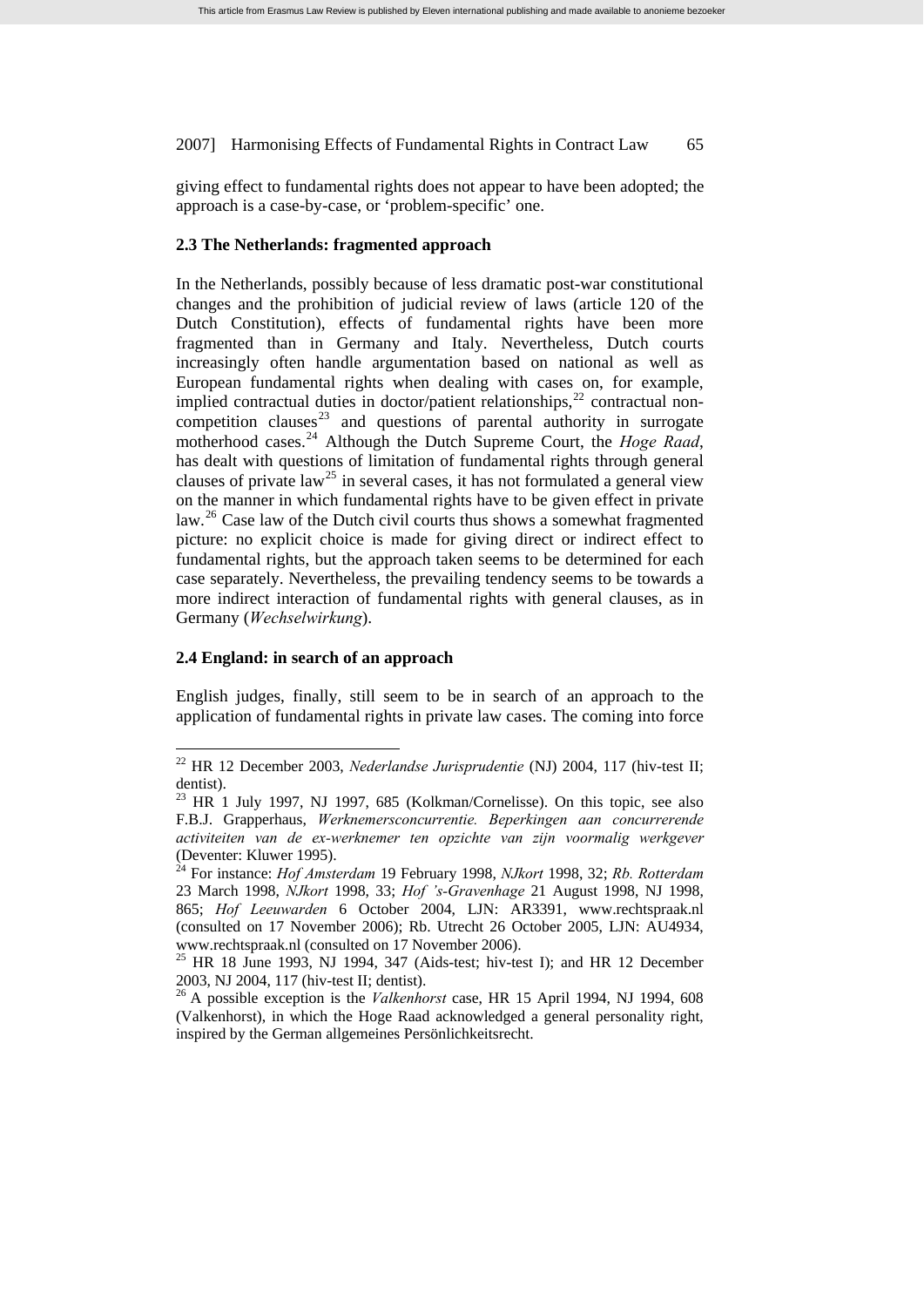of the Human Rights Act 1998 as of 2 October 2000 was expected to enhance the protection of ECvHR rights in relations between private parties as well. Although legal academics have fervently debated about the role of the HRA in private disputes, $^{27}$  $^{27}$  $^{27}$  the courts in civil cases have so far not dealt with the question of 'horizontal effect issues'. In some cases, courts have given a certain effect to Convention rights, but rather than elaborating on the role of fundamental rights in the further development of private law, judges tend to bring cases under existing doctrines of private law.<sup>[28](#page-7-1)</sup> The protection of privacy, for example, appears to have been affected by articles 8 and 10

<span id="page-7-1"></span><sup>28</sup> J. Morgan, 'Privacy in the House of Lords, again' (2004) 120 *Law Quarterly Review* 564. See also G. Phillipson, 'Judicial Reasoning in Breach of Confidence Cases under the Human Rights Act: Not Taking Privacy Seriously' (2003) 8 *European Human Rights Law Review*, Special issue on privacy, 54; and the same author 'Transforming Breach of Confidence? Towards a Common Law Right of Privacy under the Human Rights Act' (2003) 66 *Modern Law Review* 726.

<span id="page-7-0"></span><sup>27</sup> M. Hunt, 'The 'Horizontal Effect' of the Human Rights Act' (1998) *Public Law* 1998, 422; W. Wade, 'The United Kingdom's Bill of Rights', in J. Beatson, C. Forsyth, I. Hare (eds.), *Constitutional Reform in the United Kingdom: Practice and Principles* (Oxford: Hart Publishing 1998), 61; G. Phillipson, 'The Human Rights Act, 'Horizontal Effect' and the Common Law: a Bang or a Whimper?' (1999) 62 *Modern Law Review*, 824; J. Cooper, 'Horizontality: The Application of Human Rights Standards in Private Disputes', in R. English and P. Havers (eds.), *An Introduction to Human Rights and the Common Law* (Oxford: Hart Publishing 2000), 53; R. Buxton, 'The Human Rights Act and Private Law' (2000) 116 *Law Quarterly Review* 48; H.W.R. Wade, 'Horizons of Horizontality' (2000) 116 *Law Quarterly Review*, 217; J. Beatson and S. Grosz, 'The Impact of the Human Rights Act on Private Law: the Knight's Move' (2000) 116 *Law Quarterly Review*, 380; T. Raphael, 'The problem of horizontal effect' (2000) 5 *European Human Rights Law Review*, 493; H. Beale & N. Pittam, 'The Impact of the Human Rights Act 1998 on English Tort and Contract Law', in Friedmann and Barak-Erez (eds.), above n. 6., 131; N. Bamforth, 'The True 'Horizontal Effect' of the Human Rights Act 1998' (2001) 117 *Law Quarterly Review* 34; B.S. Markesinis, 'Der wachsende Einfluß der Menschenrechte auf das englische Deliktsrecht', in B.S. Markesinis, *Always on the Same Path. Essays on Foreign Law and Comparative Methodology. Volume II* (Oxford: Hart Publishing 2001) 111 and by the same author, 'Privacy, Freedom of Expression, and the Horizontal Effect of the Human Rights Bill: Lessons from Germany', in Markesinis *id*., 131; N. Bamforth, 'Human Rights and Consumer Credit' (2002) 118 *Law Quarterly Review* 203; D. Beyleveld and S.D. Pattison, 'Horizontal applicability and horizontal effect' (2002) 118 *Law Quarterly Review*, 623; G. Taylor, 'The horizontal effect of human rights provisions, the German model and its applicability to common-law jurisdictions' (2002) 13 *King's College Law Journal*, 187. See also A. Clapham, 'Opinion: The Privatisation of Human Rights' (1995) (launch issue) *European Human Rights Law Review*, 20 and S.K. Martens, 'Opinion: Incorporating the European Convention: The Role of the Judiciary' (1998) 3 *European Human Rights Law Review* 5.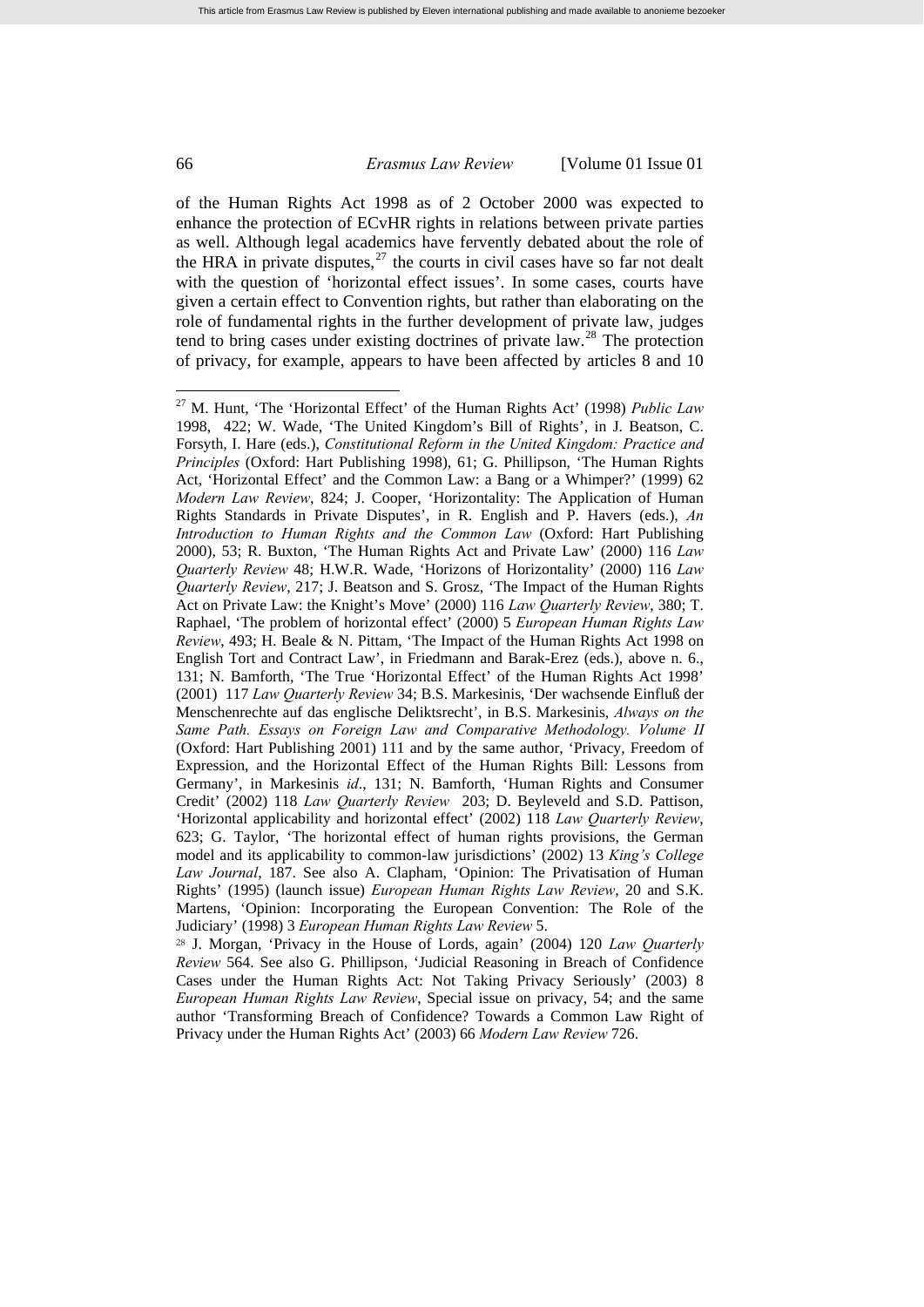ECvHR (respect for privacy and freedom of expression, respectively).<sup>[29](#page-8-0)</sup> However, instead of considering the duties of the legislature and the judiciary to safeguard these rights in private disputes, the courts have resolved the cases on the basis of an extended interpretation of the doctrine of breach of confidence, which allowed them to remain within the sphere of a balance of private law interests.[30](#page-8-1) In contract law, examples are even fewer,<sup>[31](#page-8-2)</sup> which means that it remains unclear what is or will be the role of fundamental rights in English contract law.

In summary, a brief comparison of four Western European legal systems shows different approaches and different stages in the development of case law on the effects of fundamental rights in contractual relationships. This raises several questions. Firstly, it may be asked why so much emphasis is on the judicial development of the topic rather than on legislative protection of fundamental rights. Secondly, the tendency to have fundamental rights interact with general clauses of private law poses the question as to how the relationship between these rights and clauses should be perceived. Thirdly, the question arises as to how the role of fundamental rights in contract law adjudication can be explained. These questions will be dealt with in the next section of this article.

# **3 The intermediary role of fundamental rights in contract law adjudication**

# **3.1 The role of the judiciary**

 $\overline{a}$ 

Looking at the four legal systems that were described in the previous section, it appears that the main developments concerning fundamental rights and private law have taken place in case law. Although the legislature is obliged to take into account these rights when drafting provisions of law,  $32$  it turns out that it can only do so to a certain extent. In cases in which either 1) no

<span id="page-8-0"></span><sup>29</sup> *Campbell v. MGN* [2002] EWCA Civ 1373; [2004] UKHL 22; [2004] 2 AC 457 (HL); and *Douglas v. Hello! Ltd* [2001] QB 967; [2001] 2 WLR 992; [2003] EMLR 31; [2006] QB 125.

<span id="page-8-1"></span><sup>30</sup> Phillipson (Transforming Breach of Confidence?), above n. 28, at 731, '[T]here remains in the judgments a noticeable tendency to gravitate back towards confidentiality principles, even as the new role of Article 8 is apparently accepted: this results in a certain equivocation in the judgments as between the values of confidentiality on the one hand, and privacy on the other.' Compare Morgan, above n. 28 at 565.

<span id="page-8-2"></span><sup>31</sup> *Wilson v. First County Trust Ltd* [2003] UKHL 40; [2003] 3 WLR 568; [2003] 4 All ER 97; [2003] 2 All ER (Comm) 491; [2003] HRLR 33.<br><sup>32</sup> See also the Introduction to this paper, with further references.

<span id="page-8-3"></span>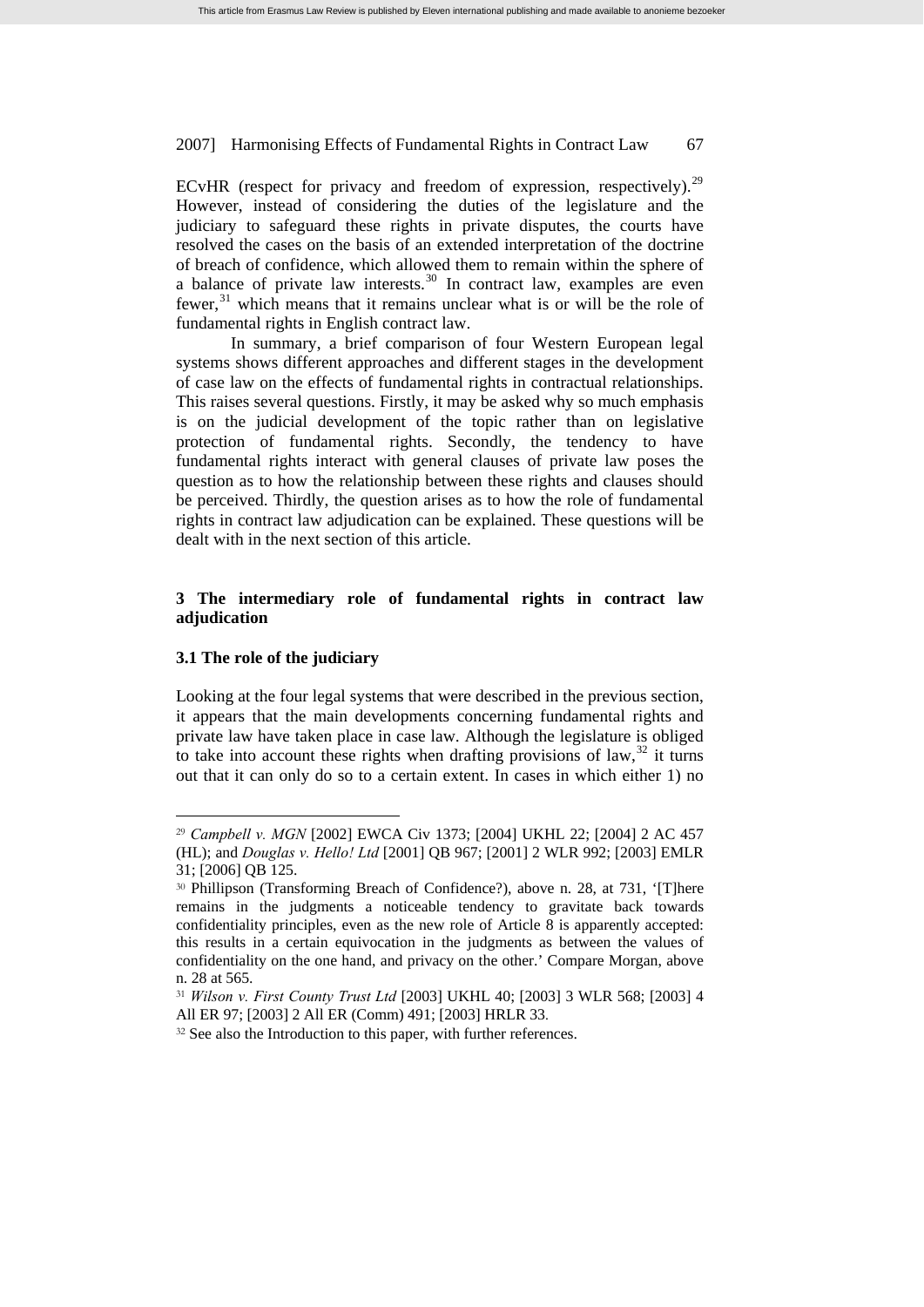answer is available in legislation or 2) the compliance of legislation with fundamental rights is put into question, the word goes to the judiciary.<sup>3</sup>

An example of the first category is the case law on surrogate motherhood in the Netherlands and Italy. $34$  In Dutch law, no legislation on the topic is available,  $35$  as a consequence of which the judiciary has had to deal with the determination of the legal relationships between the surrogate mother, the intended parents and the child.<sup>[36](#page-9-3)</sup> Cases on this subject have occasionally made reference to fundamental rights. In particular, it appears that rights protecting the interests of the child, such as article 7 of the Convention on the Rights of the Child (right to know and be cared for by one's parents), have had a strong impact on court decisions rejecting the transfer of parental authority from the surrogate mother to the intended parents.<sup>[37](#page-9-4)</sup> Court decisions in which no reference was made to fundamental rights seem more lenient towards surrogacy arrangements.<sup>[38](#page-9-5)</sup> In Italy, however, courts have applied fundamental rights (articles 2 and 32 of the Italian Constitution) both to protect the interests of the child and to protect the interests of the intended parents, respectively. In the first case, the surrogacy contract was held invalid,  $39$  while in the latter it was deemed

<span id="page-9-0"></span><sup>&</sup>lt;sup>33</sup> Note that with regard to English law this statement also rings true for situations that have been regulated in case law rather than in statutory provisions. Given the rule of precedent, judges cannot lightly deviate from rules established in earlier case law. Fundamental rights may give judges a means to solve cases for which no answer is available in previous case law or in which the compliance of the earlier rules with fundamental rights is put into question.

<span id="page-9-1"></span><sup>34</sup> On this topic, see also C. Perfumi and C. Mak, 'The impact of fundamental rights on the content of contracts. Determining limits to freedom of contract in family and employment relations', in G. Brüggemeier, A. Colombi Ciacchi and G. Comandé (eds.), *Fundamental Rights and Private Law in Europe. Comparative Analyses of Selected Case Patterns* (forthcoming), with further references.

<span id="page-9-2"></span><sup>&</sup>lt;sup>35</sup> Given the lack of political consensus on the matter, the Dutch legislature has so far not enacted any rules on surrogate motherhood. Compare *Rb. Utrecht* 18 June 1997, *NJkort* 1997, 59.

<span id="page-9-3"></span><sup>36</sup> The question of validity of surrogacy contracts is not a prominent issue in Dutch law, given the fact that the existing practice of surrogacy is condoned and has even been approved by the Minister of Health.

<span id="page-9-4"></span><sup>37</sup> *Rb. Rotterdam* 23 March 1998, *NJkort* 1998, 33; *Hof Leeuwarden* 6 October 2004, LJN: AR3391, www.rechtspraak.nl (consulted on 17 November 2006), n. 24. See also *Rb. Utrecht* 18 June 1997, *NJkort* 1997, 59, which was overruled on appeal by *Hof Amsterdam* 19 February 1998, *NJkort* 1998, 32.

<span id="page-9-5"></span><sup>38</sup> *Rb. Amsterdam* 26 April 1995, *NJ* 1995, 589; *Hof Amsterdam* 19 February 1998, *NJkort* 1998, 32; *Hof 's-Gravenhage* 21 August 1998, *NJ* 1998, 865.

<span id="page-9-6"></span><sup>39</sup> *Trib. Monza* 27 October 1989, *Foro it.* 1990, I, 298, with a comment by Ponzanelli. See also *Trib. Napoli* 20 July 1988, *Dir. fam. e pers.* 1988, 1728; and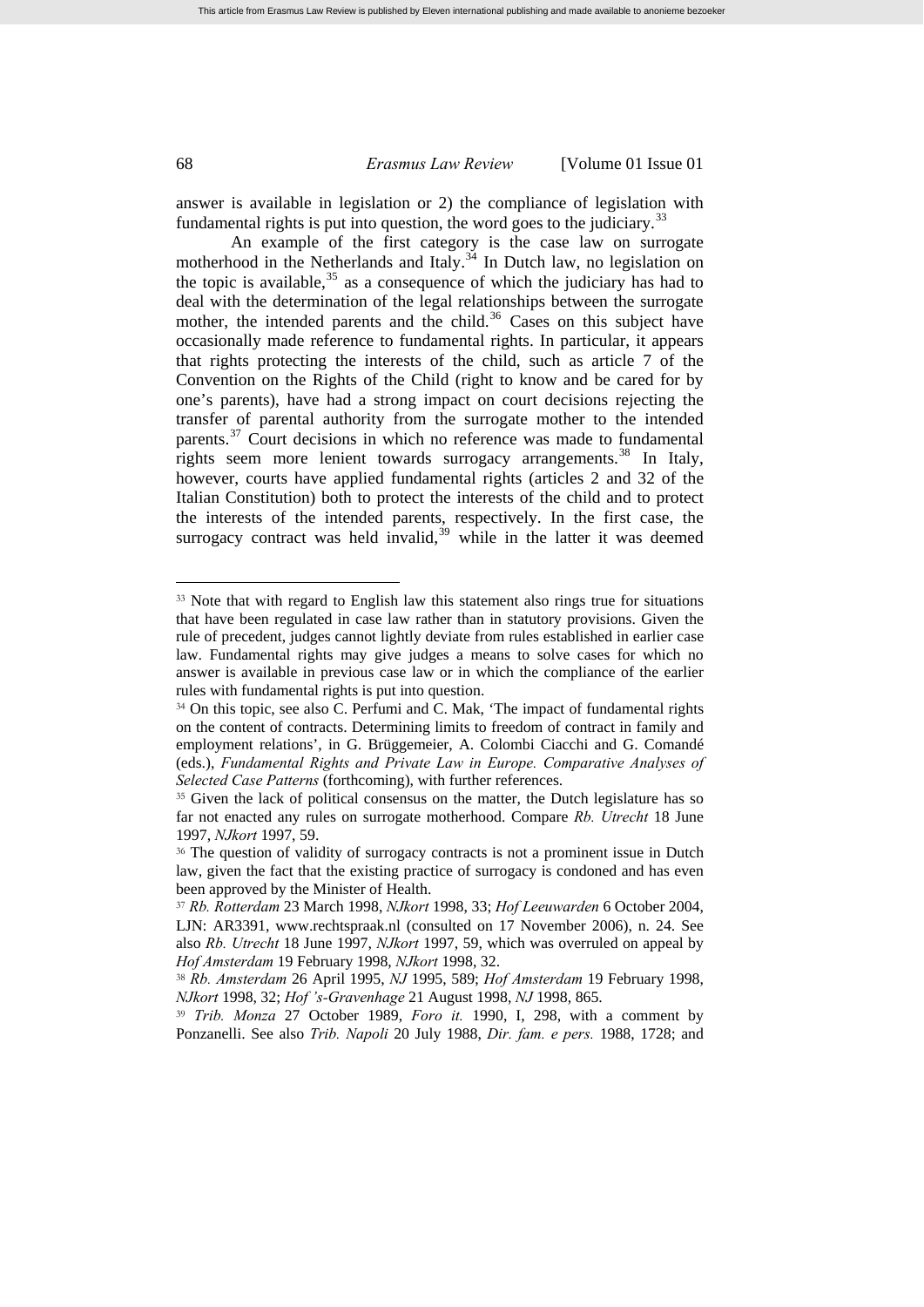admissible and legitimate.<sup> $40$ </sup> The judiciary thus took an active part in the regulation of surrogacy, until the Italian legislature intervened: law n. 40 of 2004 overruled preceding case law by expressly forbidding surrogacy contracts.[41](#page-10-1)

An example of the second category of judicial intervention (conformity of legislation with fundamental rights) is the German *Handelsvertreter* case.<sup>[42](#page-10-2)</sup> Although a non-competition clause in a commercial agency contract was in compliance with the legislation that was in force at the time: namely, § 90a(2) of the Commercial Code, its consequences were so far-reaching that the commercial agent's economic basis of existence (*Existenzgrundlage*) was at risk. The clause effectively prohibited the agent from working in his line of business for a period of two years after the termination of the commercial agency contract, relieving the principal from any duty to pay compensation if the agent was to blame for his dismissal. The *Bundesverfassungsgericht* ruled that such a general exclusion of a claim for compensation in the case of an exceptional dismissal was incompatible with article 12(1) *Grundgesetz*, which safeguarded the right to freely choose one's profession. Therefore, § 90a(2) of the Commercial Code was declared unconstitutional and the judgments that had enforced it were set aside. $43$ Fundamental rights argumentation in this case provided the judges with a means to adapt the rules of contract law to social values.<sup>[44](#page-10-4)</sup>

While a starring role is thus played by the judges, it should be observed that in both situations discussed here the stage is set by the legislature. In the form of general rules of private law, a framework has been given within which the judiciary has to legitimise new case solutions.<sup>[45](#page-10-5)</sup> In civil law systems,<sup>[46](#page-10-6)</sup> general clauses such as 'good faith' and 'good morals

<span id="page-10-2"></span><sup>42</sup> *BVerfG* 7 January 1990, *BVerfGE* 81, 242 (*Handelsvertreter*).

<span id="page-10-3"></span><sup>43</sup> *BVerfG* 7 January 1990, *BVerfGE* 81, 242 (*Handelsvertreter*), in particular 258- 263.

<sup>45</sup> *Id.* at 179.

 $\overline{a}$ 

<span id="page-10-6"></span><span id="page-10-5"></span><sup>46</sup> English common law, on the other hand, does not have a tradition of general clauses, but tends to solve cases on the basis of more specific rules. In sections 3.2

*App. minorenni Salerno* 25 February 1992, *Nuova giur. civ.* 1994, I, 177, *Repertorio Foro it.* 1994, Adozione [0160], n. 46.

<span id="page-10-0"></span><sup>40</sup> *Trib. Roma* 17 February 2000, *Foro it.* 2000, I, 972; *Giust. civ.* 2000, I, 1157, with a comment by Giacobbe; (2000) *Nuova Giurisprudenza Civivle Commentata* (*NGCC*), I, 310, with a comment by Argentesi.

<span id="page-10-1"></span><sup>41</sup> The law prohibits both heterologous artificial insemination and '*utero in affitto*' ('rent of the womb'), thus effectively forbidding any form of surrogacy. In June 2005 a referendum took place regarding the possible change to this law, but this referendum remained without effect because the required quorum of voters was not reached.

<span id="page-10-4"></span><sup>44</sup> Compare Colombi Ciacchi, above n. 1, at 180.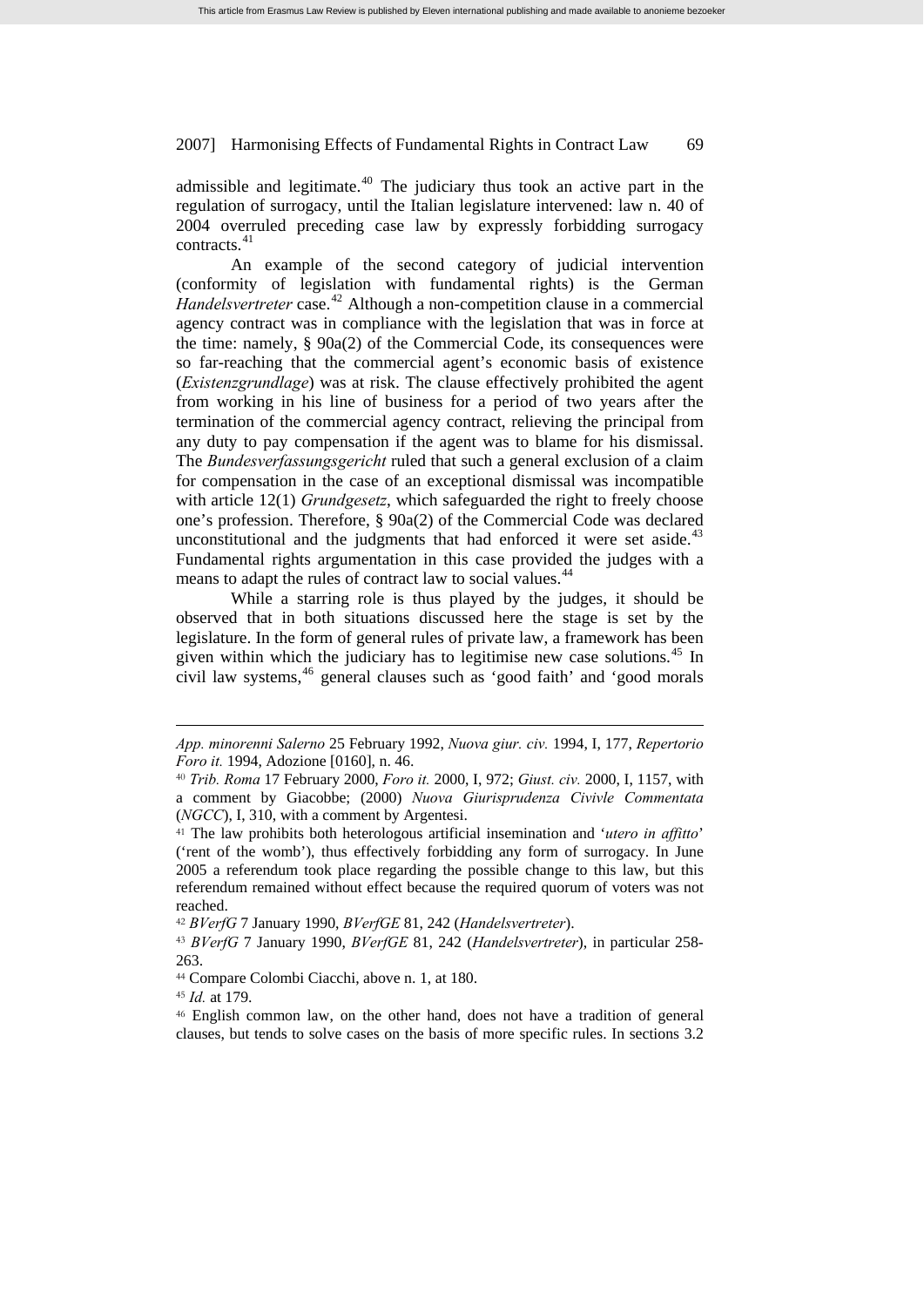and public order' are of great relevance in this context. Since the legislature has not been able to foresee all cases in which the compliance of contracts and the conduct of contract parties with fundamental rights may be at stake, judges often refer to these general clauses in order to translate the values protected by these rights into solutions for contractual disputes.<sup>[47](#page-11-0)</sup> In the first category discussed here, in which no legislation or previous case law is available, the general clauses thus provide the framework for case solutions. In the second category, in which the compliance of contract law rules with fundamental rights is at stake, the general clauses appear to make it possible for the judges to consider the doubts regarding these rules. This raises the question as to what exactly is the relationship between fundamental rights, *ordre public* and the general clauses of private law.

### **3.2 Fundamental rights,** *ordre public* **and general clauses**

Case law in various European countries early on established a link between the effect to be given to fundamental rights in private law cases and the role of the general clauses. Taking inspiration from legal literature, <sup>[48](#page-11-1)</sup> the German Constitutional Court in its judgment in the *Lüth* case of 1958 considered:

The influence of the scale of values of the basic rights affects particularly those provisions of private law that contain mandatory rules of law and thus form part of the *ordre public*–in the broad sense of the term–that is, rules which for reasons of the general welfare also are binding on private legal relationships and are removed from the dominion of private intent. Because of their purpose these provisions are closely related to the public law they supplement. Consequently, they are substantially exposed to the influence of constitutional law. In bringing this influence to bear, the courts may invoke the general clauses which, like Article 826 of the Civil Code, refer to standards outside private law. "Good morals" is one such standard. In order to determine what is required by social norms such as these, one

and 4 attention will be devoted to the differences and similarities between the English and the continental European concepts of *ordre public*.

<span id="page-11-0"></span><sup>47</sup> Examples include the aforementioned German cases *BVerfG* 7 January 1990, *BVerfGE* 81, 242 (*Handelsvertreter*) and *BVerfG* 19 October 1993, *BVerfGE* 89, 214 (*Bürgschaft*); the Dutch case *HR* 12 December 2003, *NJ* 2004, 117 (*hiv-test II; dentist*); and the Italian case law on surrogacy contracts.

<span id="page-11-1"></span><sup>48</sup> The Court referred to the work of the German scholar Dürig, who debated on the subject with Nipperdey, the latter arguing for a more direct application of fundamental rights in private law. See H.C. Nipperdey, 'Gleicher Lohn der Frau für gleiche Leistung' (1950) *Recht der Arbeit*, 121; and, by the same author, *Grundrechte und Privatrecht* (Krefeld: Im Scherpe Verlag 1961). And see G. Dürig, 'Grundrechte und Zivilrechtsprechung', in Th. Maunz (ed.), *Vom Bonner Grundgesetz zur gesamtdeutschen Verfassung* (Festschrift zum 75. Geburtstag von Hans Nawiasky), (München: Isar Verlag 1956), 157.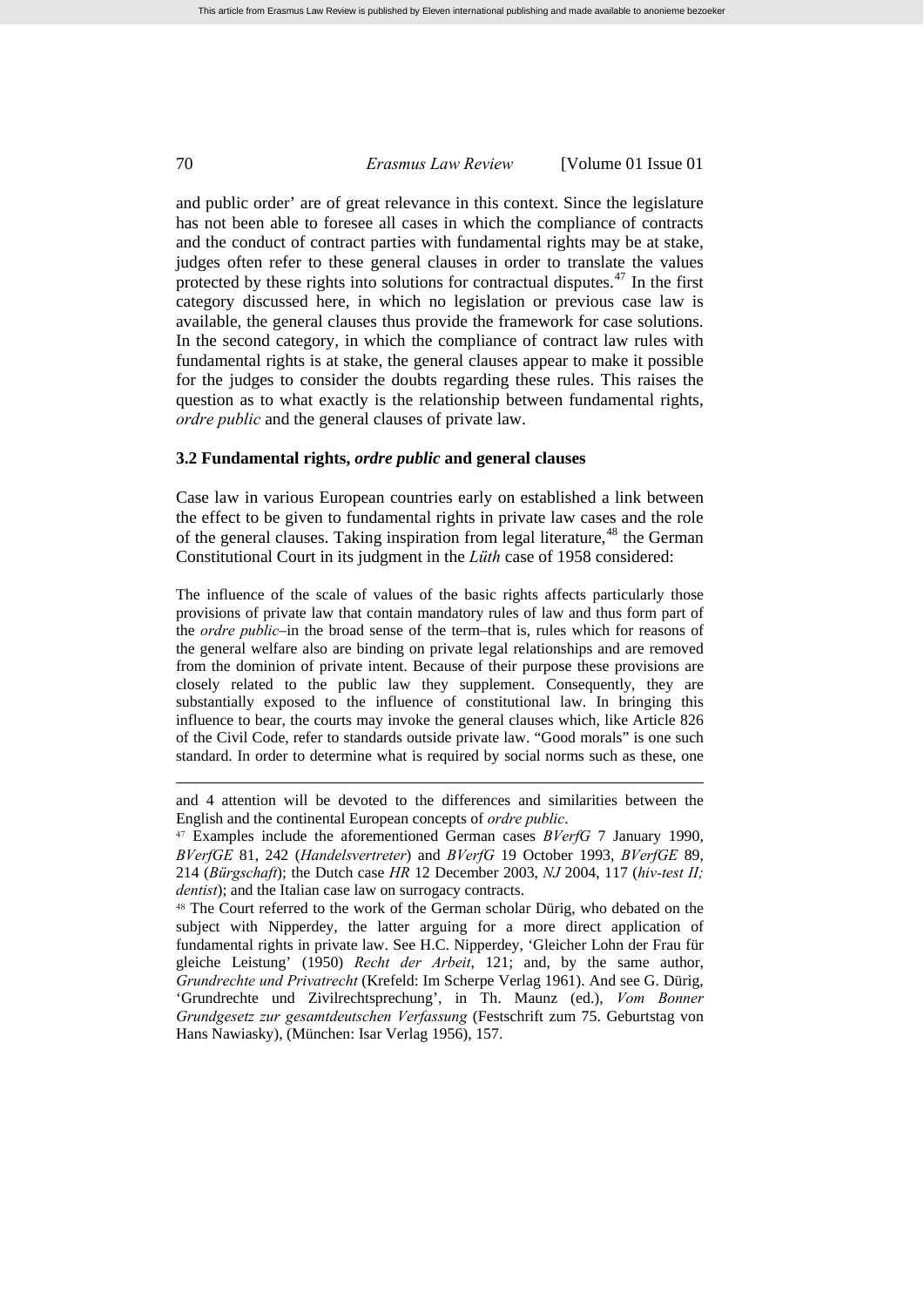has to consider first the ensemble of value concepts that a nation had developed at a certain point in its intellectual and cultural history and laid down in its constitution. That is why the general clauses have rightly been called the points where basic rights have breached the [domain of] private law [citation of Dürig, in Neumann, Nipperdey, and Scheuner, Die Grundrechte, 2:525].

The Dutch Supreme Court in its judgments in the *Mensendieck* case (1969,  $1971$ <sup>[50](#page-12-1)</sup> established a similar relationship between fundamental rights and the general clause of 'good morals and public order' (article 3:40 of the Dutch Civil Code, the *Burgerlijk Wetboek*). It held that the contractual waiver of a fundamental right (here, the freedom to teach exercises based on the Mensendieck method for the improvement of posture) did not infringe article 3:40 *BW*, if the interest protected by the contract (providing a guarantee for the practice of the paramedical profession of a Mensendieck teacher) was of such importance that it justified the restriction of the right.<sup>[51](#page-12-2)</sup>

The Dutch legislator, furthermore, has determined that for the application of the general clause of 'reasonableness and equity' (objective good faith; articles 6:2 and 6:248 *BW*) 'reference must be made to generally accepted principles of law, to current juridical views in the Netherlands, and

<span id="page-12-0"></span><sup>49</sup> D.P. Kommers, *The Constitutional Jurisprudence of the Federal Republic of Germany* (Durham: Duke University Press 2<sup>nd</sup> ed. 1997) 363-364. *BVerfGE* 7, 198, 206: 'Der Einfluß grundrechtlicher Wertmaßstäbe wird sich vor allem bei denjenigen Vorschriften des Privatrechts geltend machen, die zwingendes Recht enthalten und so einen Teil des ordre public – im weiten Sinne – bilden, d.h. der Prinzipien, die aus Gründen des gemeinen Wohls auch für die Gestaltung der Rechtsbeziehungen zwischen den einzelnen verbindlich sein sollen und deshalb der Herrschaft des Privatwillens entzogen sind. Diese Bestimmungen haben nach ihrem Zweck eine nahe Verwandtschaft mit dem öffentlichen Recht, dem sie ergänzend anfügen. Das muß sie in besonderem Maße dem Einfluß des Verfassungsrechts aussetzen. Der Rechtsprechung bieten sich zur realisierung dieses Einflusses vor allem die "Generalklauseln", die, wie § 826 BGB, zur Beurteilung menschlichen Verhaltens auf außer-zivilrechtliche, ja zunächst überhaupt außerrechtliche Maßstäbe, wie die "guten Sitten" verweisen. Denn bei der Entscheidung darüber, was diese sozialen Gebote jeweils im Einzelfall fordern, muß in erster Linie von der Gesamtheit der Wertvorstellungen ausgegangen werden, die das Volk in einem bestimmten Zeitpunkt seiner geistig-kulturellen Entwicklung erreicht und in seiner Verfassung fixiert hat. *Deshalb sind mit Recht die Generalklauseln als die "Einbruchstellen" der Grundrechte in das bürgerliche Recht bezeichnet worden* (Dürig (…)).' (emphasis added)

<span id="page-12-1"></span><sup>50</sup> *HR* 31 October 1969, *NJ* 1970, 57 (*Mensendieck I*); *HR* 18 June 1971, 407 (*Mensendieck II*). See also V. van den Brink, *De rechtshandeling in strijd met de goede zeden* (thesis Amsterdam UvA), (Den Haag: Boom Juridische Uitgevers 2002), 42-44.

<span id="page-12-2"></span><sup>&</sup>lt;sup>51</sup> Compare the commentary on the case by G.J. Scholten, published along with the case in *NJ* 1970, 57.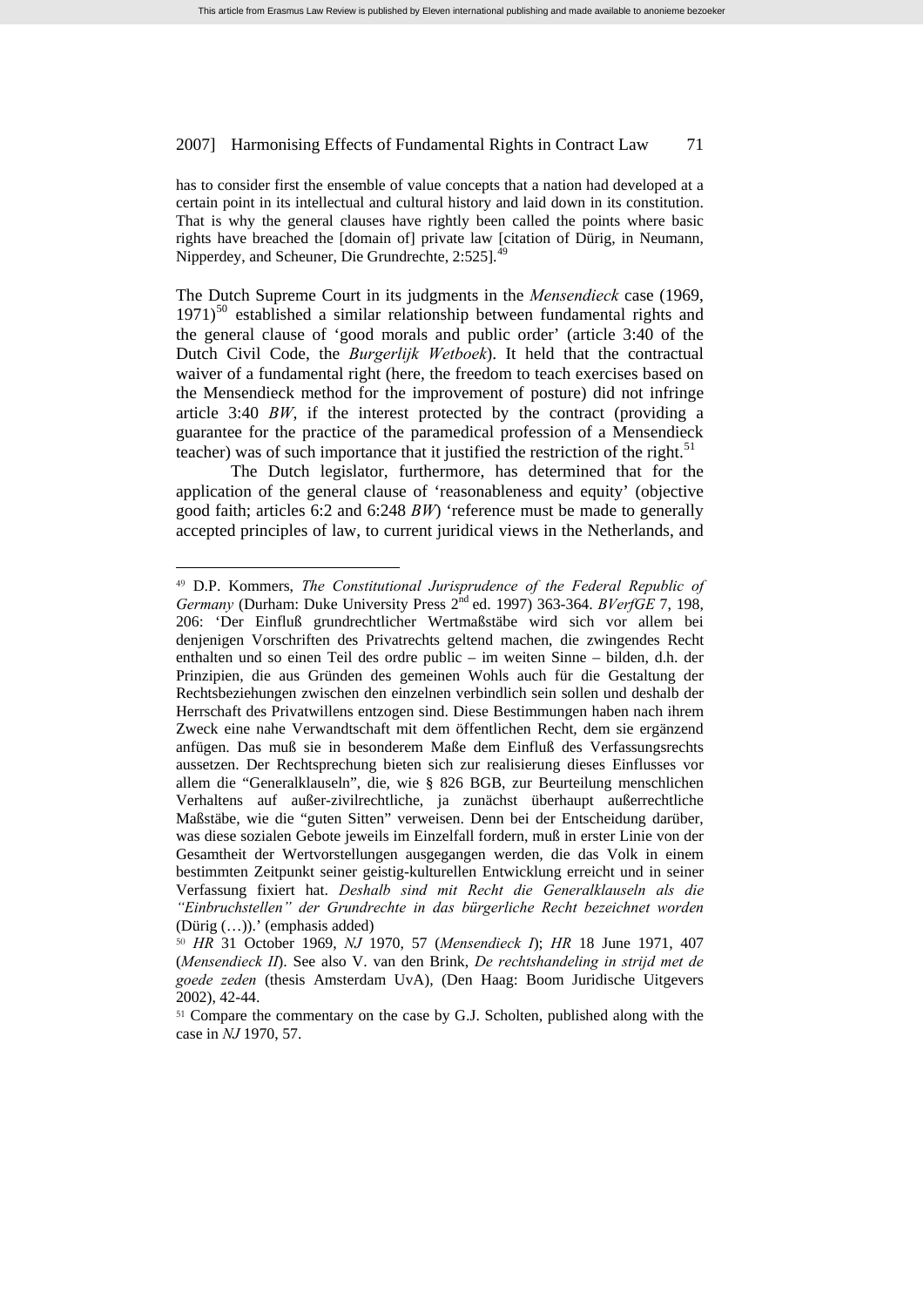to the particular societal and private interests involved' (article 3:12 *BW*). In this context, generally accepted principles of law and juridical views can be considered to include fundamental rights.<sup>[52](#page-13-0)</sup>

More recent German and Italian case law has elaborated the interaction between fundamental rights and general clauses so as to impose stronger obligations on judges in civil cases. In light of the constitutionally protected principles of private autonomy (article 2 *GG*) and the social state (*Sozialstaatsprinzip*, articles 20 and 28 *GG*), the German Federal Constitutional Court ruled that the courts in civil cases must intervene in cases in which a structural imbalance of power between the contracting parties had resulted in a contract that weighed extraordinarily heavily on the weaker party.[53](#page-13-1) On the basis of the general clauses (§ 138 *BGB*, good morals, and § 242 *BGB*, good faith), the imbalance should be redressed.

The Italian Supreme Court has also applied fundamental rights reasoning in order to justify a judicial check of the contents of contracts. In its judgment of 20 April 1994,<sup>[54](#page-13-2)</sup> the *Corte di Cassazione* ruled that the courts in civil cases should make sure that the principle of solidarity (article 2 *Costituzione*) is also respected in contractual relationships. Applying the principle of good faith and fair dealing (*correttezza*, article 1175 *Codice Civile*), judges must ensure that formal equality of contract partners does not result in substantive inequality: that is, the stronger party predominating the contractual relationship to the detriment of the weaker party's interests.<sup>5</sup>

In summary, fundamental rights may be said to have gained an important position in contract law adjudication in several continental European legal systems. This development has<sup>[56](#page-13-4)</sup> taken place primarily

<span id="page-13-4"></span><sup>56</sup> Though not exclusively, examples of a more direct review of the content of contracts against fundamental rights include the German case *Bundesarbeitsgericht* 10 May 1957, *BAGE* 4, 274 (non-marriage clause infringing the right to marry, human dignity and the right to freely develop one's personality) and the Italian cases

<span id="page-13-0"></span><sup>52</sup> A.S. Hartkamp, 'On European Freedoms and National Mandatory Rules: The Dutch Judiciary and the European Convention on Human Rights' (2000) 8 *European Review of Private Law*, 118.

<span id="page-13-1"></span><sup>53</sup> *BVerfGE* 89, 214 (*Bürgschaft*), 234. See also *BVerfG* 26 July 2005, *NJW* 2005, 2363 and 2376.

<span id="page-13-2"></span><sup>54</sup> *Cass. civ.* 20 April 1994, n. 3775, *Giust. civ.* 1994, 2159-2173.

<span id="page-13-3"></span><sup>55</sup> *Cass. civ.* 20 April 1994, n. 3775, *Giust. civ.* 1994, 2159-2173. Case law on the *ex officio* judicial reduction of contractual penalties appears to award less importance to the balance of power between contract parties. Its reading of the principle of solidarity seems to be indifferent to the question of whether a contract party is weaker or stronger; both have to take into account the interests of the other party. See *Cass. civ.* 24 September 1999, n. 10511, *Foro it.* 2000, I, 1929; *Cass. civ.*, joint divisions, 13 September 2005, n. 18128, *Foro it.* 2005, I, 2985; and *Cass. civ.* 28 September 2006, n. 21066.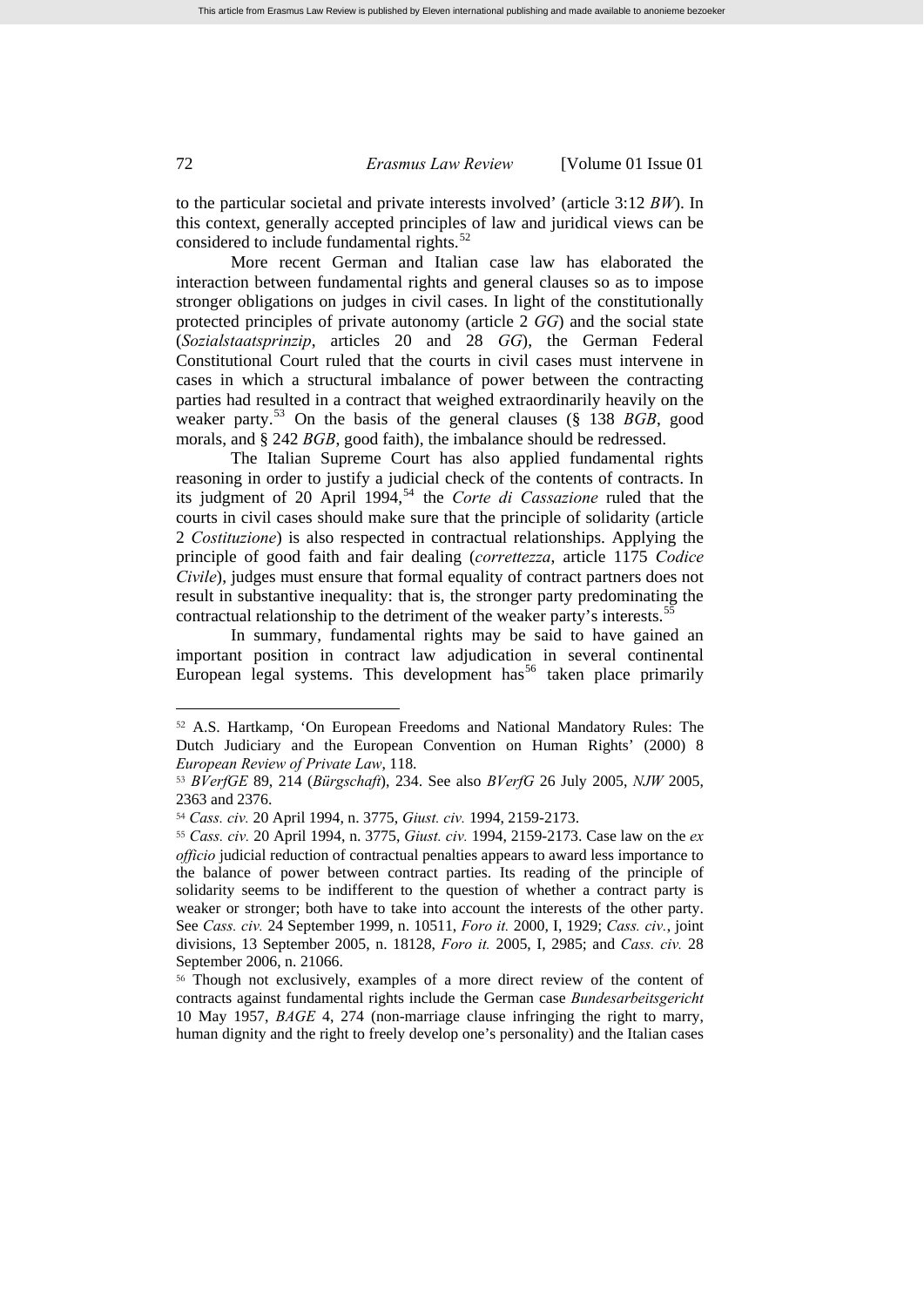through the interpretation of the general clauses of private law, such as good morals and good faith. The application of fundamental rights through the general clauses relates to the idea of these clauses representing the standards of general welfare that are set by the legal system.<sup>[57](#page-14-0)</sup> Since fundamental rights express values deemed worthy of protection in society, they are a source for defining and updating the notion of 'general welfare' that is also pursued through contract law. As such, they help demarcate the national *ordres publics*.

### **3.3 The Janus head of fundamental rights**

The successful application of fundamental rights in contract cases can be explained on the basis of their double-faced nature.<sup>[58](#page-14-1)</sup> On the one hand, they are enacted rules of the legal system. On the other hand, however, they represent the views of society on values that are so fundamental that they should be guaranteed on all levels of public as well as private law. While fundamental rights reasoning is aimed at guaranteeing the respect for legally enacted rules, it thus also has a strong normative or political component: it has the form of an assertion about the translation of a pre-existing, 'outside' right into law.[59](#page-14-2)

Let me briefly illustrate this view on the basis of the aforementioned *Handelsvertreter* case.<sup>[60](#page-14-3)</sup> By holding unconstitutional the relevant provisions of the German Commercial Code, the *Bundesverfassungsgericht* first sought to give adequate effect to the right to freely choose one's profession, which is codified in article 12 *GG*. At the same time, however, the decision implied a political choice for the protection of the weaker contracting party against the consequences of a far-reaching non-competition clause, even though the party had in principle agreed to the partial waiver of freedom of profession that this clause implied.

 $\overline{a}$ 

<span id="page-14-3"></span><sup>60</sup> *BVerfG* 7 January 1990, *BVerfGE* 81, 242 (*Handelsvertreter*). See section 3.1 999

*Cass. civ.* 10 August 1953, n. 1696, *Giust. civ.* 1953, 2687 and *Cass. civ.* 4 December 1997, n. 12334, *Foro it.* Lavoro (rapporto) [3890], n. 983 (right to a fair salary, article 36 *Cost.*).

<span id="page-14-0"></span><sup>57</sup> Compare the aforementioned *Lüth* case above n. 5.

<span id="page-14-1"></span><sup>58</sup> Compare D. Kennedy, *A Critique of Adjudication {fin de siècle}* (Cambridge, Massachusetts: Harvard University Press 1997), at 305 and 308. See also my thesis above n. 1, in particular Chapter 5.

<span id="page-14-2"></span><sup>59</sup> D. Kennedy above n. 58, 308. He defines an 'outside right' as 'something that a person has even if the legal order does not recognize it and even if *exercising* it is illegal'. Examples of abstract, outside rights that have been codified in the German, Dutch and Italian constitutions are: the right of free speech (article 5 *GG*; article 7 *Gw*; article 21 *Costituzione*) or the right to enjoy one's property (article 42 *Costituzione*; see also article 1 of the 1st Protocol to the ECvHR).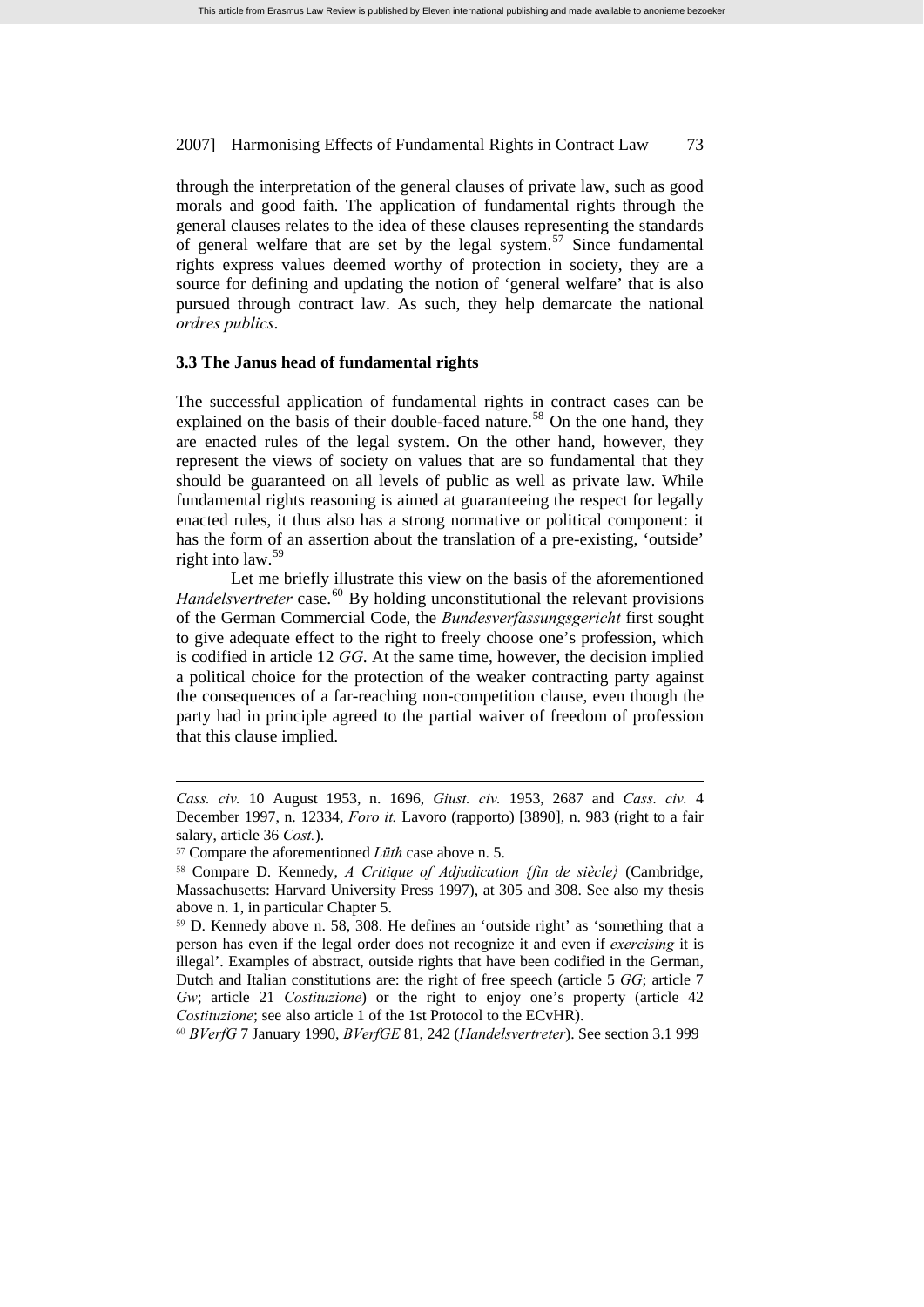From this perspective, fundamental rights add something to judicial reasoning in contract cases. They place the legal question in a broader context, considering the possible solutions of a case in terms of the policy choices they imply.<sup>[61](#page-15-0)</sup> Generally speaking, such policy choices range from the optimisation of the market to the protection of weaker contracting parties.<sup>[62](#page-15-1)</sup> The application of fundamental rights in contract law adjudication can bring to the fore policy issues that in traditional contract law reasoning remain under the surface. At the same time, it connects policy choices to specific rule-solutions.<sup>[63](#page-15-2)</sup>

# **4 Harmonising effects of fundamental rights in European contract law**

### **4.1 Fundamental rights in European contract law**

Harmonisation of contract laws in the European Union usually takes place by means of legislation: that is, through regulations and directives. EU institutions should respect fundamental rights when drafting such instruments.[64](#page-15-3) Nevertheless, on the national level the alignment of contract law with fundamental rights has also required judicial intervention. Against this background, the question is to what extent does this practice either impede or stimulate the harmonisation of contract laws in Europe. Two scenarios may be envisaged.

# **4.2 Harmonisation of the conception of** *ordre public* **through fundamental rights**

In the first instance, the hypothesis could be that similar fundamental rights in national legal systems refer to similar values. Thus, their application should lead to similar outcomes. In an ideal scenario, the national demarcation of the *ordre public* in light of fundamental rights in one legal

<span id="page-15-0"></span><sup>61</sup> Compare D. Kennedy, 'The Political Stakes in 'Merely Technical' Issues of Contract Law' (2002) 10 *European Review of Private Law*, 7; M.W. Hesselink, 'The Principles of European Contract Law: Some Choices Made by the Lando Commission', in M.W. Hesselink and G.J.P. de Vries, *Principles of European Contract Law. Preadviezen uitgebracht voor de Vereniging voor Burgerlijk Recht* (Deventer: Kluwer 2001), 48-52.

<span id="page-15-1"></span><sup>62</sup> Compare D. Kennedy, 'Form and Substance in Private Law Adjudication' (1976) 89 *Harvard Law Review*, 1685 and the references in the previous footnote.

<span id="page-15-2"></span><sup>63</sup> See also my forthcoming thesis above n. 1, in particular Chapter 5.

<span id="page-15-3"></span><sup>64</sup> Article 6 of the EU Treaty and S. Weatherill, *Cases and Materials on EU Law* (Oxford: Oxford University Press 2006), 66-77, with references to the case law of the ECJ.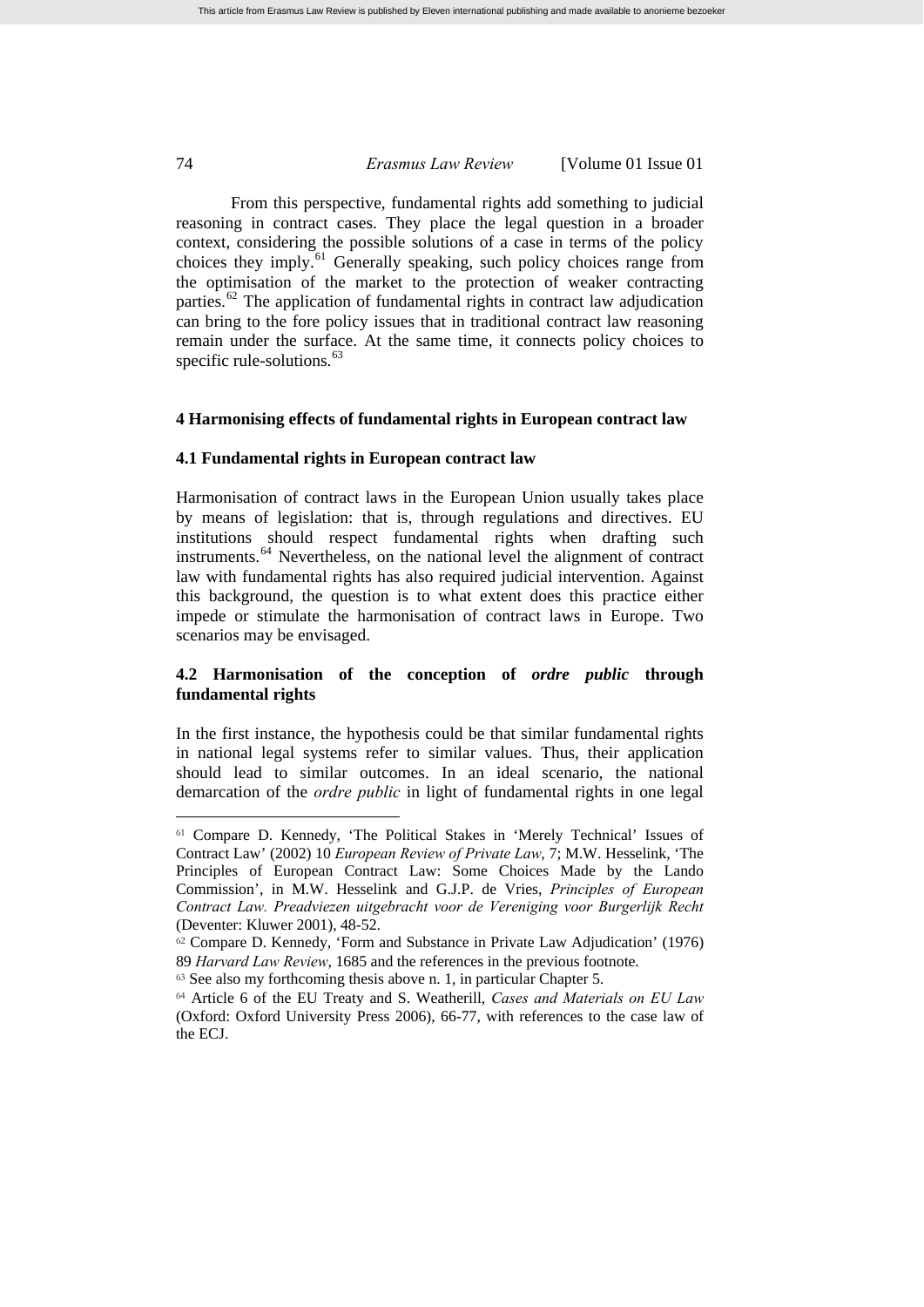system would then largely overlap with that in another system. Moreover, it would also correspond to the conception of *ordre public* and good morals on the European level.

Currently, however, this scenario does not find support in European case law and will, therefore, be difficult to pursue on the national level of the member states. In the *Omega* case of  $2004$ , <sup>[65](#page-16-0)</sup> the European Court of Justice (ECJ) was asked to assess the possibility of limiting freedom to provide services in the light of national constitutional values. The case concerned the operation of a 'laserdrome', in which people could 'play at killing' others using laser guns.<sup>[66](#page-16-1)</sup> This activity had been forbidden by the Bonn police authority on the ground that it would constitute a danger to public order, since it was contrary to the constitutionally principle of human dignity.<sup>[67](#page-16-2)</sup> The ECJ determined that the respect for fundamental rights could indeed justify a restriction on the freedom to provide services.<sup>[68](#page-16-3)</sup> Nevertheless, as to the concretisation of protective measures on the domestic level, the ECJ considered:

It is not indispensable in that respect for the restrictive measure issued by the authorities of a Member State to correspond to a conception shared by all Member States as regards the precise way in which the fundamental right or legitimate interest in question is to be protected.<sup>[69](#page-16-4)</sup>

Even though the court validated the German authorities' understanding and application of the fundamental right of human dignity, it did not push towards a common conception of 'public policy' in light of this right in all member states.<sup>[70](#page-16-5)</sup> As a consequence, a real incentive for harmonising the domestic conceptions of 'public policy' or *ordre public* is missing, since

<span id="page-16-0"></span><sup>65</sup> C-36/02, *Omega Spielhallen- und Automatenaufstellungs-GmbH v. Oberbürgermeisterin der Bundesstadt Bonn* [2004] ECR I -09609.

<span id="page-16-1"></span><sup>66</sup> The EU freedom to provide services (articles 49 and 55 EC) came into play because the German organiser bought the equipment from a British company.

<span id="page-16-2"></span><sup>67</sup> Above n. 65, paras. 7 and 11.

<span id="page-16-3"></span><sup>68</sup> Above n. 65, paras. 35-36. Compare C-112/00, *Schmidberger, Internationale Transporte und Planzüge v. Republik Österreich* [2003] ECR I-05659 on the free movement of goods.

<span id="page-16-5"></span><span id="page-16-4"></span><sup>&</sup>lt;sup>69</sup>Above n. 65, para. 37. **70** See also above n. 65, para. 31: 'The fact remains, however, that the specific circumstances which may justify recourse to the concept of public policy may vary from one country to another and from one era to another. The competent national authorities must therefore be allowed a margin of discretion within the limits imposed by the Treaty (…).'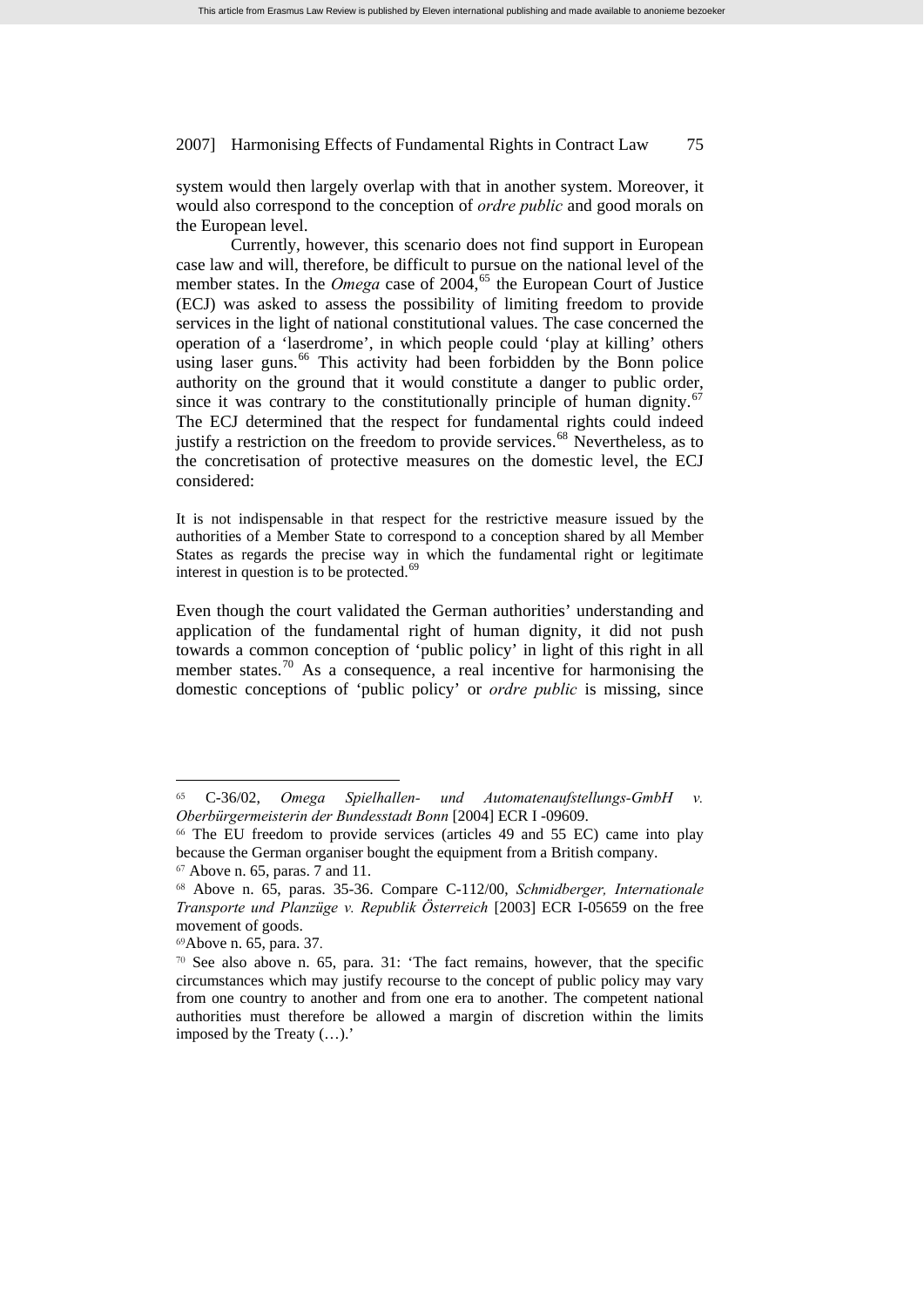there is no final judicial authority that ensures a harmonised interpretation on the basis of fundamental rights. $^{71}$  $^{71}$  $^{71}$ 

### **4.3 Harmonisation of contract law on the level of policy**

In a second, alternative scenario, one could consider non-legislative harmonisation on a deeper level of private law.<sup>[72](#page-17-1)</sup> The assumption then is that fundamental rights address similar policy questions in different legal systems, even if these rights themselves do not necessarily overlap in substance. Because of their intermediary role between law and policy, fundamental rights argumentation will bring to the fore these policy issues in the reasoning of the courts in civil cases. Consequently, it becomes clear which policy is pursued through the rule-solution that is eventually given to the case at hand. If similar policy choices are made for similar cases in different legal systems, then this could be a substantive basis for the harmonisation of contract law among EU member states.

In fact, this type of non-legislative harmonising effect can already be traced in several areas of contract law. In the case of surrogate motherhood, for instance, Dutch and Italian<sup>[73](#page-17-2)</sup> courts that have considered the problem in light of the fundamental rights of the child have mostly taken a cautious approach towards these contracts.<sup>[74](#page-17-3)</sup> While non-commercial contracts can be

<span id="page-17-0"></span><sup>71</sup> M.W. Hesselink, 'European Contract Law: a Matter of Consumer Protection, Citizenship, or Justice?' (2007) 15 *European Review of Private Law 2*007, 323, at 335 points out that, furthermore, as yet there is no legal basis for this authority to be given to the ECJ: '[t]he reality is that whereas contract law legislation based on the policy of consumer protection has a secure legal basis, none of the articles in the Part on Citizenship in the Treaty [establishing a Constitution for Europe; CM] nor any other Treaty provision (nor indeed the Nice Charter) seems to provide a legal basis for enacting provisions (let alone a code) of European contract law as a matter of European citizenship.'

<span id="page-17-2"></span><span id="page-17-1"></span><sup>&</sup>lt;sup>72</sup> Compare my forthcoming thesis above n. 1, in particular Chapters 5 and 6.<br><sup>73</sup> Before the coming into force of law n. 40 of 2004, which forbids surrogacy arrangements. See also section 3.1 above.

<span id="page-17-3"></span><sup>74</sup> With the exception of *Trib. Roma* 17 February 2000, *Foro it.* 2000, I, 972, which, however, focussed very much on the fundamental rights to procreation and selfdetermination of the intended parents and the surrogate mother, respectively. This judgment has been severely criticised, among other things for not giving adequate protection to the interests of the child. See, for instance, L. D'Avack, 'Nascere per contratto: un'ordinanza del Tribunale civile di Roma da ignorare' (2000) 2 *Dirito famiglia*, 706; V. Fineschi, P. Frati, E. Turillazzi, 'L'ordinanza capitolina sul contratto di maternità surrogata: problematiche etico-deontologiche' (2000) *Rivista Italiana di Medicina Legale* 603; M. Sesta, 'Norme imperative, ordine pubblico e buon costume: sono leciti gli accordi di surrogazione?', (2000) *NGCC* 203; E.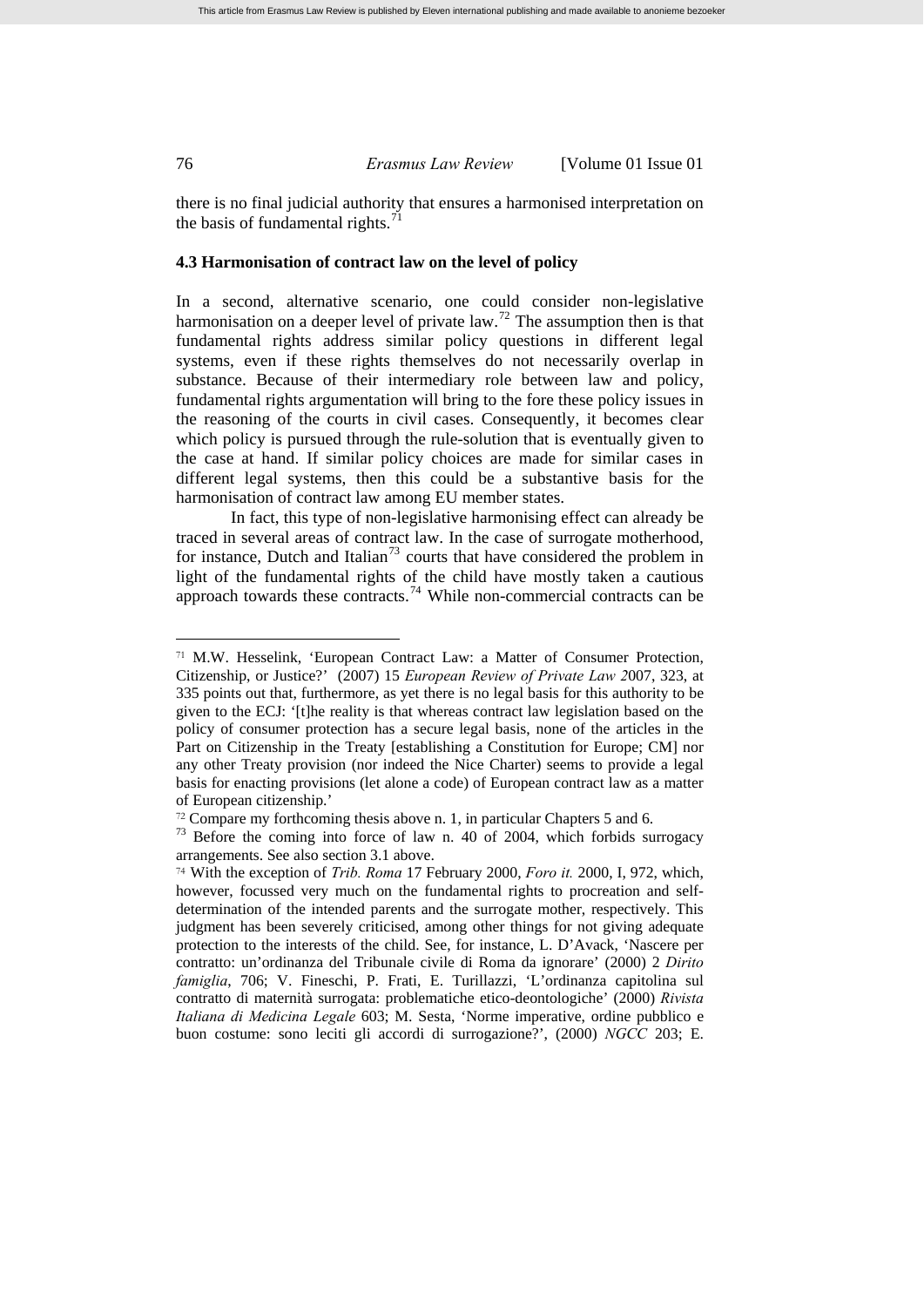valid in some legal systems,  $^{75}$  $^{75}$  $^{75}$  the overall tendency seems to be to at least hold as immoral surrogacy contracts having a commercial nature.<sup>[76](#page-18-1)</sup> For these contracts, it may be said that their regulation in countries in which no legislation is available on the matter is subject to harmonising effects of fundamental rights argumentation: the available policy choices come to the fore, which makes it easier to compare and possibly align the solutions in different countries.

The most striking example, however, is probably the *Bürgschaft* decision of the German *Bundesverfassungsgericht* of 1993.[77](#page-18-2) Courts in other legal systems had already developed protective rules for vulnerable sureties (wives, next of kin) on the basis of private law doctrines, such as mistake (the Netherlands)<sup>[78](#page-18-3)</sup>, duties of care<sup>[79](#page-18-4)</sup> or undue influence (England).<sup>[80](#page-18-5)</sup> In civil cases, however, the German courts provided no special protection for these sureties, but stuck to the principle of *pacta sunt servanda*.<sup>[81](#page-18-6)</sup> Only when fundamental rights were invoked did policy questions emerge regarding the imbalance of power between the bank and the potential surety and the need for judicial intervention aimed at redressing this imbalance. $82$  This eventually resulted in the annulment of the suretyship contract for breach of good morals (§ 138 *BGB*).<sup>[83](#page-18-8)</sup> Without pretending to say anything about the desirability of a far-reaching judicial duty to review the contents of

Trerotola, 'Bioetica e diritto private. Crepuscolo del '*mater semper certa est*' nella prospettiva della maternità surrogata?' (2003) *Studi di giurisprudenza*, 403.

<span id="page-18-0"></span><sup>75</sup> For instance, in the Netherlands, the illegality of the contract is doubted, given that medical practice facilitates the realisation of surrogacy, which has been approved of by the Minister of Health; *TK* 1996-1997, 25 000 XVI, nr. 51. See also J.H. Nieuwenhuis, 'Promises, promises. Over contracten en andere afspraken', 201 *Nederlands Juristenblad*, 1797. English law also allows non-commercial surrogacy contracts, albeit under strict conditions; see the Surrogacy Arrangements Act of 1985, as partly amended and supplemented by the Human Fertilisation and Embryology Act 1990.

<span id="page-18-1"></span><sup>76</sup> For instance, in Germany, the *Embryoschutzgesetz* (Embryo Protection Act) of 13 December 1990, *BGBl. I* 1990, 2746 (amended by the law of 23 October 2001, *BGBl. I* 2001, 2702) and the *Adoptionsvermittlungsgesetz* (Adoption Agency Act) of 2 July 1976, *BGBl. I* 1976, 1762 (newly proclaimed on 22 December 2001, *BGBl. I* 2002, 354). For Italy, see law n. 40 of 2004.

<span id="page-18-2"></span><sup>77</sup> *BVerfG* 19 October 1993, *BVerfGE* 89, 214 (*Bürgschaft*).

<span id="page-18-3"></span><sup>78</sup> *HR* 1 June 1990, *NJ* 1991, 759 (*Van Lanschot/Bink*).

<span id="page-18-4"></span><sup>79</sup> *Lloyds Bank Ltd v. Bundy* [1975] QB 326.

<sup>80</sup> *Barclays Bank v. O'Brien* [1994] 1 AC 180.

<span id="page-18-6"></span><span id="page-18-5"></span><sup>81</sup> See, for instance, the *Bundesgerichtshof*'s first decision in the *Bürgschaft* case; *BGH* 16 March 1989, *NJW* 1989, 1605-1606.

<span id="page-18-7"></span><sup>82</sup> *BVerfG* 19 October 1993, *BVerfGE* 89, 214 (*Bürgschaft*), in particular 230-235.

<span id="page-18-8"></span><sup>83</sup> *BGH* 24 February 1994, *NJW* 1994, 1341-1344.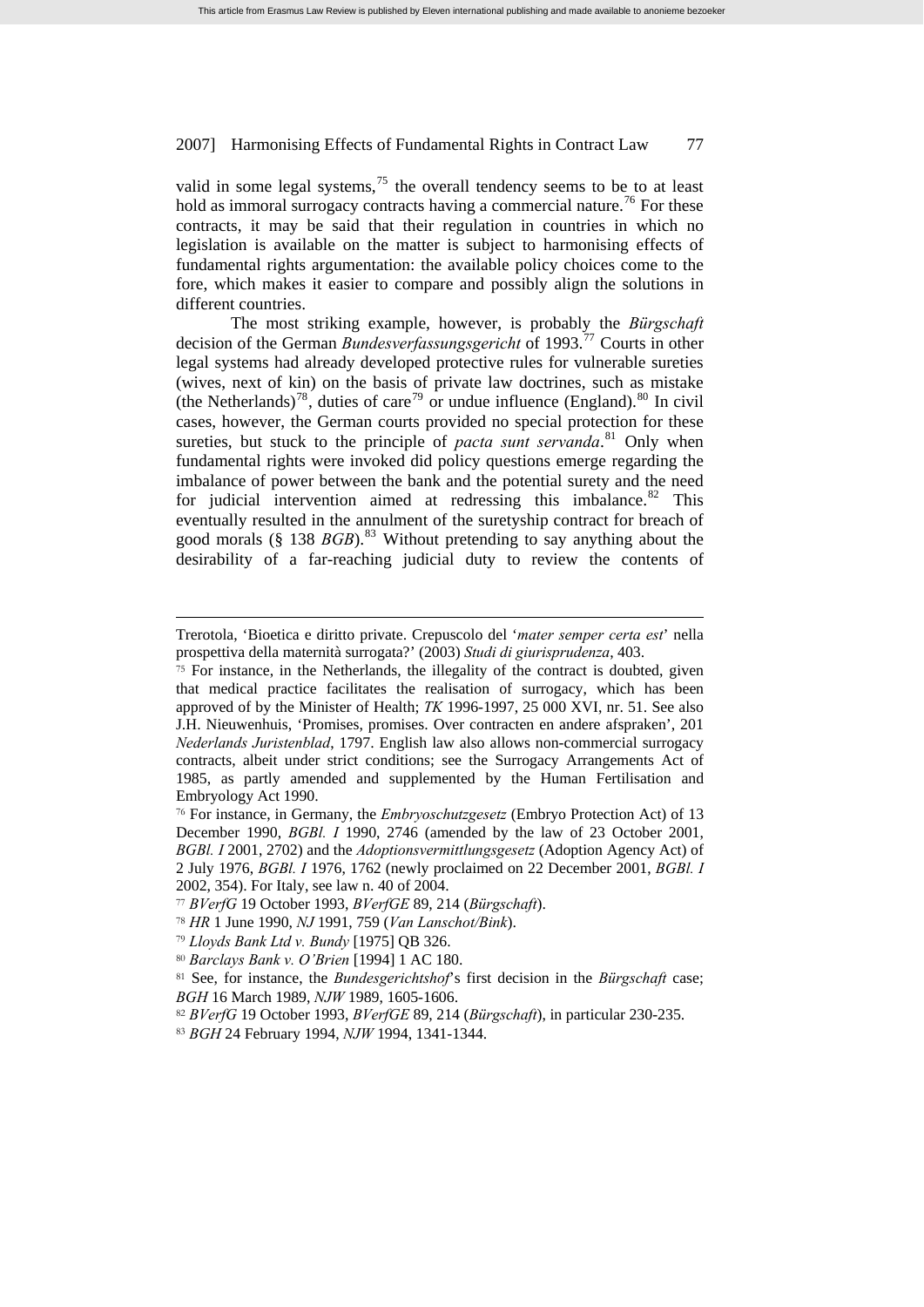contracts, $84$  it may be pointed out that the application of fundamental rights in this case was essential for the policy choice for weaker party protection to occur. Given the similar case-solutions in other countries, fundamental rights can thus be said to have had a harmonising effect on this topic in European contract law.

In light of these examples, the application of fundamental rights in contract cases could further stimulate harmonisation in two interrelated ways. Firstly, the application of domestic as well as international fundamental rights could make judges more aware of the policy issues addressed in case law and induce them to align their case solutions with the standards set by these rights. Looking at the *Bürgschaft* case, for example, it seems possible for fundamental rights argumentation to convince judges to enhance the protection of weaker parties instead of promoting autonomy and self-reliance. Secondly, the application of fundamental rights could have a harmonising effect insofar as these rights direct the national courts to certain case solutions in contract law. In the *Bürgschaft* example, this appears to have taken place insofar as considerations based on fundamental rights led the judges of the Federal Supreme Court to annul the suretyship agreement.

### **5 Conclusion**

 $\overline{a}$ 

If the concept of *ordre public* is broadly understood as including norms referring to morality and public interests, then fundamental rights can and must play a part in the demarcation of this public order. Their double-faced nature (enacted rules, representing normative choices) provides a means for translating values shared in society into rules of contract law in cases in which no legislation is available. Furthermore, these rights can be invoked when the compliance of legislation with the standards of the *ordre public* is at stake. In both cases, traditional contract law reasoning gains an extra dimension: namely, the possibility for judges to explicitly consider the ratio or policy choice underlying a rule.

Case law examples taken from German, Italian, Dutch and English contract law have shown that this type of fundamental rights argumentation may have harmonising effects on the rules governing specific topics, such as surrogacy contracts and suretyships by relatives. Though these examples have been singled out, the policies pursued in these cases govern many other matters of contract law. In general, it may be submitted that they belong to a

<span id="page-19-0"></span><sup>&</sup>lt;sup>84</sup> On this topic, see briefly section 3.2 above.